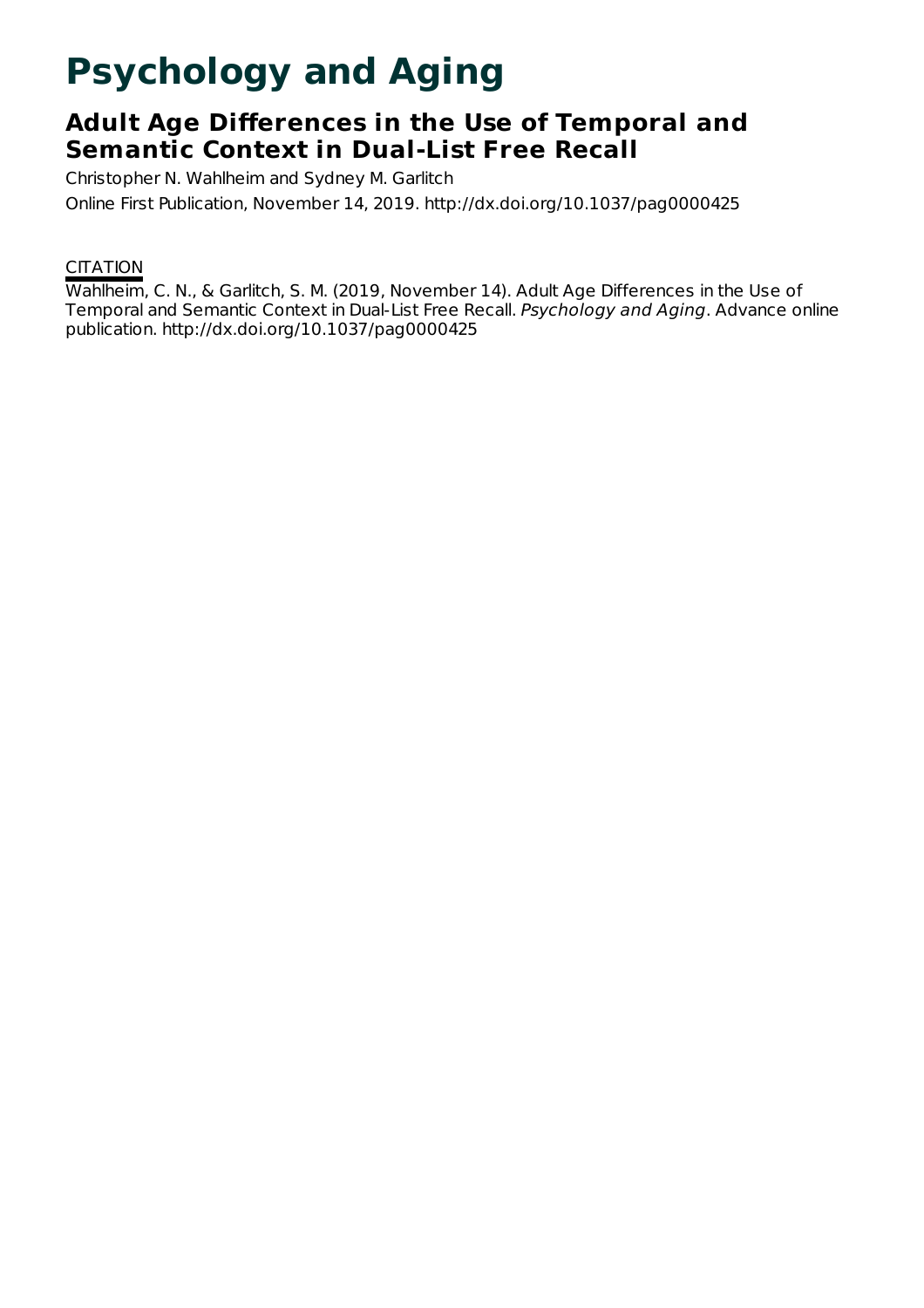

### Adult Age Differences in the Use of Temporal and Semantic Context in Dual-List Free Recall

Christopher N. Wahlheim and Sydney M. Garlitch University of North Carolina at Greensboro

Healthy older adults experience episodic memory deficits when temporal context reinstatement is required, but they also have preserved semantic memory. Semantic associations can therefore support or impair older adults' retrieval from a specific temporal context. The present experiment characterized the roles of pre- and postretrieval processing in age-related memory differences when semantic and temporal contexts worked together or in opposition. Participants studied 2 lists of exemplars from either the same category or different categories and recalled from one list. During recall, participants reported all words that came to mind and made source monitoring judgments. Both groups initiated first retrievals similarly from primacy positions on delayed tests, but older adults initiated first retrievals from later recency positions on immediate tests. Older adults took longer on average to initiate subsequent retrievals, especially when recalling from List 1 and when exemplars from the same category appeared in both lists. Further, trial-level analyses showed that retrieval latencies were longer when fewer responses were produced, and older adults produced fewer responses. When response production was equated, retrieval latencies were more comparable for both age groups. Finally, when lists included exemplars from the same category, older adults produced intrusions earlier and monitored them less effectively on immediate tests, but both age groups showed near-perfect intrusion monitoring when lists included exemplars from different categories. Collectively, these findings show that both pre- and postretrieval processing contributed to age-related recall differences when semantic associations facilitated or opposed reinstatement and monitoring of temporal context.

*Keywords:* context, free recall, preretrieval processing, semantic associations, source monitoring

*Supplemental materials:* http://dx.doi.org/10.1037/pag0000425.supp

Healthy older adults experience episodic memory deficits (for reviews, see Balota, Dolan, & Duchek, 2000; Zacks, Hasher, & Li, 2000). These deficits occur primarily in tasks that require selfinitiated retrieval (e.g., Craik, 1986), memory for temporal context (for reviews, see Burke & Light, 1981; Spencer & Raz, 1995) and the exclusion of information from irrelevant sources (Hasher & Zacks, 1988; Jacoby, 1999; Wahlheim, Ball, & Richmond, 2017; Wahlheim & Huff, 2015; Wahlheim, Richmond, Huff, & Dobbins, 2016). These studies extended work on age differences in interference effects (e.g., Smith, 1979) by characterizing retrieval dynamics in older and younger adults under conditions of proactive and retroactive interference. The main advantage of this approach is that it enabled inferences about age differences in temporal context processing from analyses of recall initiation (Healey & Kahana, 2016; Unsworth & Engle, 2007), response production, and source monitoring (Kahana, Dolan, Sauder, & Wingfield, 2005). We extend this approach here to examine age differences in both temporal and semantic context processing in free recall.

Research has shown that older adults' impaired temporal context processing contributes to their episodic memory deficits (e.g., Burke & Light, 1981). Older adults' intact semantic memory can alleviate those deficits (e.g., Wingfield, Lindfield, & Kahana, 1998), but it can also lead to associative memory errors when the temporal context associated with those errors cannot be recalled (e.g., Norman & Schacter, 1997). These findings suggest that older adults' memory performance should be facilitated when semantic associations are unique to a temporal context and impaired when semantic associations overlap across temporal contexts. To foreshadow, we demonstrate this pattern in summary scores here, and decompose those scores into measures of recall initiation, response production, and output monitoring. Our primary goal was to use those measures to assess the roles of pre- and postretrieval processing in age differences in temporal and semantic context use. Our general perspective was inspired by the suggestion that those stages of processing are mediated by different cognitive control mechanisms (e.g., Goldsmith, 2016; Jacoby, Shimizu, Velanova,

Christopher N. Wahlheim and Sydney M. Garlitch, Department of Psychology, University of North Carolina at Greensboro.

Some of the results and ideas from the present research were presented as at the 13th Biennial Conference of the Society for Applied Research in Memory and Cognition. The materials, data, and analysis scripts are available on the Open Science Framework [\(https://osf.io/qrn69/\)](https://osf.io/qrn69/).

For their assistance with data collection, we thank Tim Alexander, Carson Peske, Sydney Smith, Crystal Thinzar, and Steven Windsor.

Correspondence concerning this article should be addressed to Christopher N. Wahlheim, Department of Psychology, University of North Carolina at Greensboro, 296 Eberhart Building, P.O. Box 26170, Greensboro, NC 27402. E-mail: [cnwahlhe@uncg.edu](mailto:cnwahlhe@uncg.edu)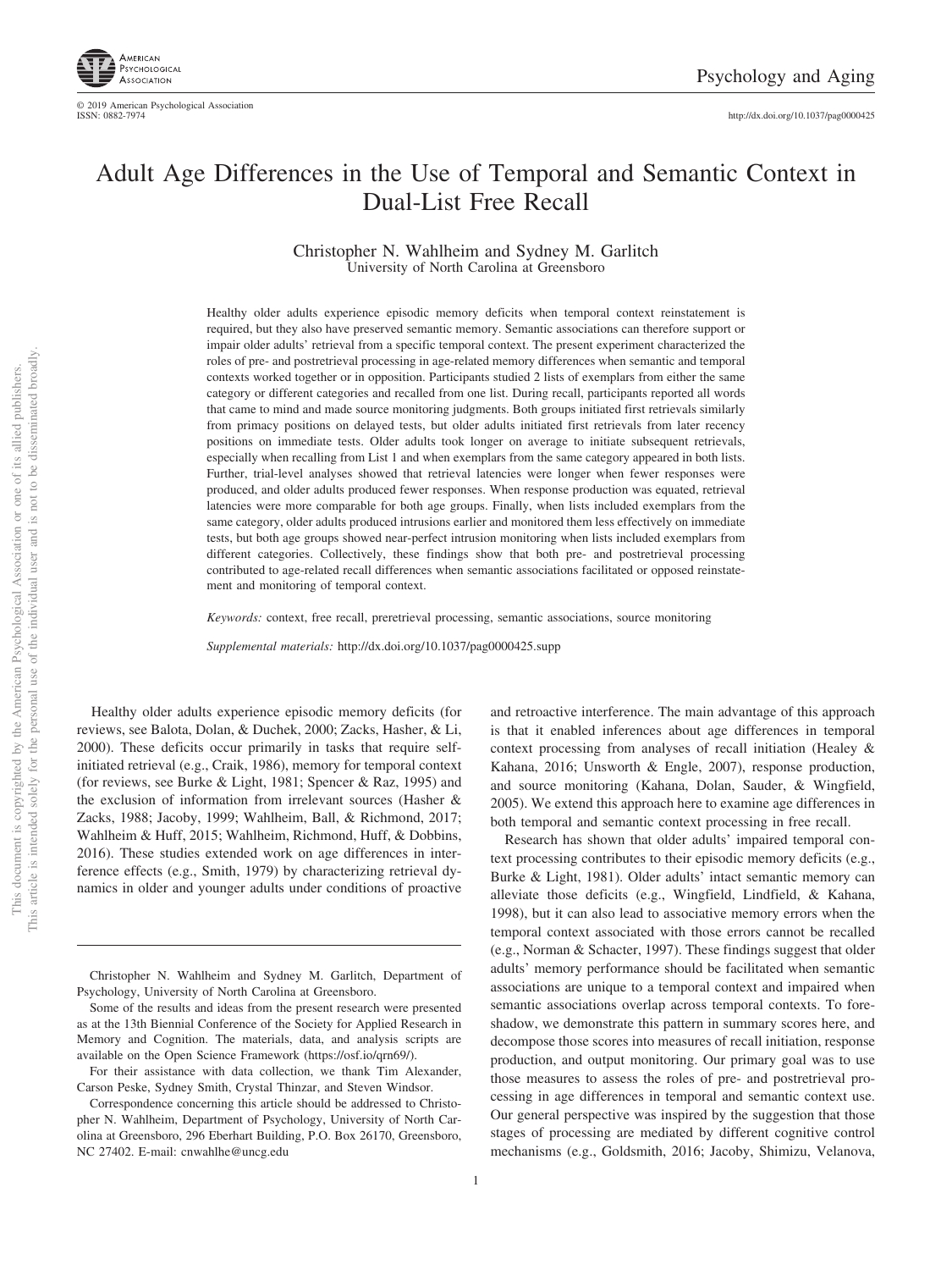& Rhodes, 2005). We expected the present experiment to further illuminate age differences in the use of such mechanisms. Prior to describing the present experiment and hypotheses in more detail, we review relevant literatures on age and individual differences in recall initiation, response production, and source monitoring in free recall.

#### **Recall Initiation**

Older adults are presumed to have impaired preretrieval processing that diminishes their ability to elaborate cues to constrain retrieval to a source (e.g., Jacoby et al., 2005). Most studies showing these differences have used behavioral and brain imaging measures in recognition memory paradigms that involve manipulations of preretrieval cueing (for a review, see Morcom, 2016). However, these differences can also be examined by assessing retrieval dynamics in free-recall tasks. One way to examine preretrieval processing in free recall is to compute first-recall probabilities (FRPs), which are serial position curves for first retrievals (Hogan, 1975; Howard & Kahana, 1999; Laming, 1999). When recalling from single lists of unrelated items in standard free recall, FRPs show age-invariant recency-oriented functions on immediate tests and primacy-oriented functions on delayed tests (Golomb, Peelle, Addis, Kahana, & Wingfield, 2008; Healey & Kahana, 2016; Kahana, Howard, Zaromb, & Wingfield, 2002). These findings suggest that preretrieval processing deployed prior to a first retrieval attempt may operate similarly for both age groups when recalling from single lists.

However, one limitation of using standard free recall to examine preretrieval processing is that participants are instructed to withhold incorrect responses, which can mask age differences in FRPs. In contrast to standard free recall, an externalized free recall procedure (EFR; Bousfield & Rosner, 1970; Roediger & Payne, 1985) may be ideal for assessing age differences in recall initiation because it encourages participants to output all responses that come to mind while recalling from a target list. Consistent with this suggestion, Wahlheim et al. (2017) found age differences in FRPs when participants recalled from single lists of unrelated words in a dual-list EFR procedure. Their results showed that on a delayed test (List 1 recall), younger adults initiated recall primarily from List 1 primacy positions, whereas older adults initiated recall primarily from List 2 recency positions (i.e., intrusions). Further, on an immediate test (List 2 recall), younger adults initiated recall from earlier List 2 recency positions than older adults. These findings suggested that older adults' preretrieval processing deficit impaired their ability to reinstate temporal contexts when local sources of interference were present.

The conflicting outcomes from standard and externalized free recall procedures regarding age differences in FRPs indicate that further investigation is needed to illuminate the role of preretrieval processing in first recall initiation. Toward this goal, we extended the approach of Wahlheim et al. by varying semantic and temporal contexts between lists. Based on their findings, we expected the EFR procedure to be sensitive to age differences in FRPs, if they exist. However, the provision of semantic associations within lists could bolster recall initiation for older adults, leading to smaller age differences than observed by Wahlheim et al. We also tested predictions from extant models of free recall to evaluate evidence for a variety of proposed mechanisms. The goal of this nascent

approach to examining age-related episodic memory differences (also see, Healey & Kahana, 2016) was to leverage theoretical perspectives from memory models built on younger adult data to characterize processing deficits in older adults.

The two classes of models that we tested were retrieved context models and active control models. Retrieved context models predict age invariant FRPs in standard free recall by making two key assumptions. The first is that temporal context changes at the same rate during study for both age groups (Kahana et al., 2002), which explains age invariant FRPs on immediate tests. The second is that both groups use temporal context similarly to cue their first retrieval attempt (Healey & Kahana, 2016), which explains age invariant FRPs on immediate tests. In contrast, active control models (e.g., Lehman & Malmberg, 2013; Unsworth & Engle, 2007) assume that context reinstatement partly depends on the efficacy of control processes. This assumption leads to the general prediction that recall initiation should differ between older and younger adults if older adults experience deficits in the control processes involved in recall initiation (cf. Braver & West, 2008). However, active control models differ in their predictions about the association between control processes and recall initiation. The buffer model (Lehman & Malmberg, 2013) proposes that people with poorer control should strategically initiate recall across more input positions to improve performance. In contrast, the working memory model (Unsworth & Engle, 2007) proposes that people with poorer control should initiate recall from later recency positions on immediate tests because they hold fewer items in working memory than people with superior control abilities. In the present experiment, we examined the extent to which each of these models could account FRP functions in older and younger adults.

Collectively, the findings and theoretical perspectives described above suggest that FRPs could serve to index age differences in the preretrieval processing used for first-retrieval initiation. However, inferences from FRPs are limited because that measure does not assay the repeated use of preretrieval processing across retrieval attempts. One way to examine the repeated use of preretrieval processing is to measure the latencies between retrievals. To explain potential age differences in preretrieval processing using retrieval latencies, we adopted a perspective from search models of memory (e.g., Raaijmakers & Shiffrin, 1980, 1981; Rohrer, 1996; Shiffrin, 1970). Search models generally assume that retrieval cues can be self-generated to elicit select memory representations referred to as a search set. The models further assume that search set contents are determined by context reinstatement that is governed by preretrieval processing. Better matches between features of generated cues and target memories produce smaller sets that include mostly target representations. Set size can be inferred from latencies between retrievals called interresponse times (IRTs; Murdock & Okada, 1970; Wixted & Rohrer, 1994). Slower IRTs are assumed to indicate larger search sets that are the consequence of noisier context reinstatement, which produces more competition among memory representations at retrieval (e.g., Unsworth, Brewer, & Spillers, 2013; Unsworth & Engle, 2007).

If these assumptions are correct, then IRTs can be used to make inferences about age differences in the use of preretrieval processing to reinstate context and avoid interference after the first retrieval. Based on the assumption that older adults have impaired temporal context processing and intact processing of semantic context (e.g., Wingfield, Lindfield, & Kahana, 1998), IRTs should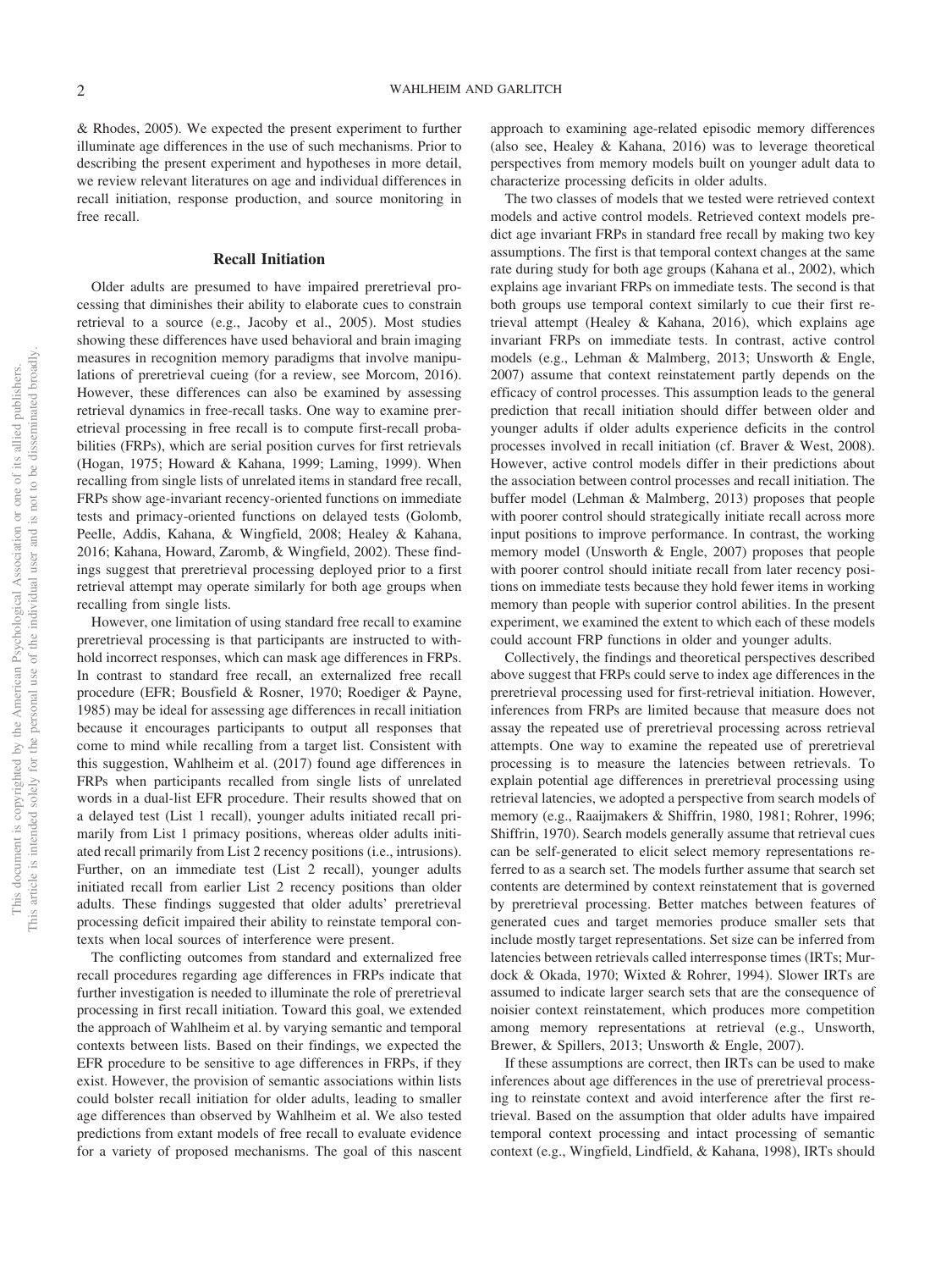be disproportionately slower for older adults when they retrieve from a temporal context with semantic associations that are not unique to that context. According to search models, this would suggest that older adults elicit larger search sets with more irrelevant memory representations. In addition, this predicted age difference in IRTs should partly reflect that older adults output the fewest items under such conditions, as IRTs slow more rapidly across retrievals when fewer responses are output (e.g., Murdock & Okada, 1970). These predicted differences would implicate a role for preretrieval processing in age-related deficits in temporal context reinstatement that leads older adults to be more susceptible to semantic interference.

#### **Response Production and Source Monitoring**

In addition to affecting the measures of preretrieval processing described above, age-related deficits in preretrieval processing should affect overall response production frequencies, especially when there are local sources of interference. According to inhibition deficit theory (Hasher & Zacks, 1988; Lustig, Hasher, & Zacks, 2007) and dual-process models of memory (Jacoby, 1999; Jennings & Jacoby, 1993), older adults should produce more intrusions than younger adults (albeit through different mechanisms according to each account). Such age-related deficits have been found in several studies (for a review, see Zacks et al., 2000), and these could be a consequence of older adults' noisier context reinstatement prior to retrievals (cf. Unsworth et al., 2013). After intrusions are produced, older adults often monitor the source of those intrusions less effectively than younger adults, which also contributes to older adults' interference susceptibility (for a review, see Dodson, 2017). In fact, a recent context-based model proposes that a postretrieval monitoring deficit is a primary determinant of age-related deficits in free recall (Healey & Kahana, 2016). This proposed combination of processing differences leads to the prediction that not only will older adults produce more intrusions, but they will also reject proportionally fewer of those intrusions than younger adults.

Consistent with this prediction, older adults have been shown to produce more intrusions than younger adults in standard free recall (e.g., Healey & Kahana, 2016; Kahana et al., 2002; Wahlheim & Huff, 2015; Wahlheim et al., 2016). However, the fact that standard free recall encourages covert withholding indicates that this difference could reflect age-related deficits in production, monitoring, or a combination of the two. One way to tease apart these processes is to use the EFR procedure discussed above. The first EFR study to examine age differences included single-list trials with delayed tests (Kahana et al., 2005). Inconsistent with inhibition deficit theory and dual process models, younger adults produced more intrusions than older adults. However, older adults attributed proportionally more intrusions to target lists, indicating a monitoring deficit. Wahlheim et al. (2017) replicated these differences in a dual-list EFR paradigm, showing that older adults produced and rejected proportionally fewer intrusions than younger adults on both immediate and delayed tests.

Together, the results from these EFR studies are inconsistent with the well-established view that preretrieval processing deficits should lead to greater intrusion production for older adults. Given this discrepancy, we sought to determine if the pattern showing

greater intrusion production for younger adults and poorer intrusion monitoring for older adults would replicate under conditions similar to Wahlheim et al. We also sought to determine whether including distinct semantic associations in separate temporal contexts would alleviate age-related monitoring deficits by exploiting older adults' intact semantic memory.

#### **The Present Experiment**

The overarching goal of the present experiment was to examine the roles of pre- and postretrieval processing in age differences in temporal and semantic context use in free recall. To accomplish this, we used a variant of the dual-list EFR procedure that included exemplars from either the same or different categories in each list. We first assessed age differences in response production and monitoring in summary scores. Next, we examined FRPs to assess age differences in preretrieval processing prior to the first retrieval attempt. We then examined IRTs to assess age differences in preretrieval processing across retrieval attempts. Finally, we examined age differences in intrusion monitoring across the recall period.

Given the similarity to the Wahlheim et al. (2017) paradigm, we expected that younger adults would produce more correct recalls and intrusions than older adults, and that older adults would monitor responses less effectively than younger adults, especially for intrusions. However, we expected that unique semantic associations in each list would bolster memory accuracy and monitoring, especially for older adults because they could exploit their intact semantic memory. Regarding retrieval dynamics, we expected to replicate the general patterns of Wahlheim et al., but we also expected effects of semantic associations. For FRPs, we expected both groups to show functions that are more primacyoriented for delayed tests and recency-oriented for immediate tests. However, older adults' intact semantic processing may support their preretrieval processing, leading to patterns more similar to younger adults than observed by Wahlheim et al. For IRTs, we expected the most slowing for older adults when semantic associations overlapped between lists. We also expected this difference in aggregate IRTs to be associated with older adults' lower response production (cf. Murdock & Okada, 1970). For intrusion monitoring, we expected to observe more source memory errors for older adults early in the recall period when semantic associations overlapped between lists, extending Wahlheim et al. (2017). It was unclear whether this predicted age difference would vary between immediate and delayed tests, which could occur if older adults are affected differently by proactive and retroactive interference.

#### **Method**

Below we report how we determined our sample size, all data exclusions, all manipulations, and all measures (Simmons, Nelson, & Simonsohn, 2012). The materials, data, and analysis scripts can be found on the Open Science Framework (OSF) website: [https://](https://osf.io/qrn69/) [osf.io/qrn69/.](https://osf.io/qrn69/) The research reported here was approved by the Institutional Review Board at The University of North Carolina at Greensboro (UNCG).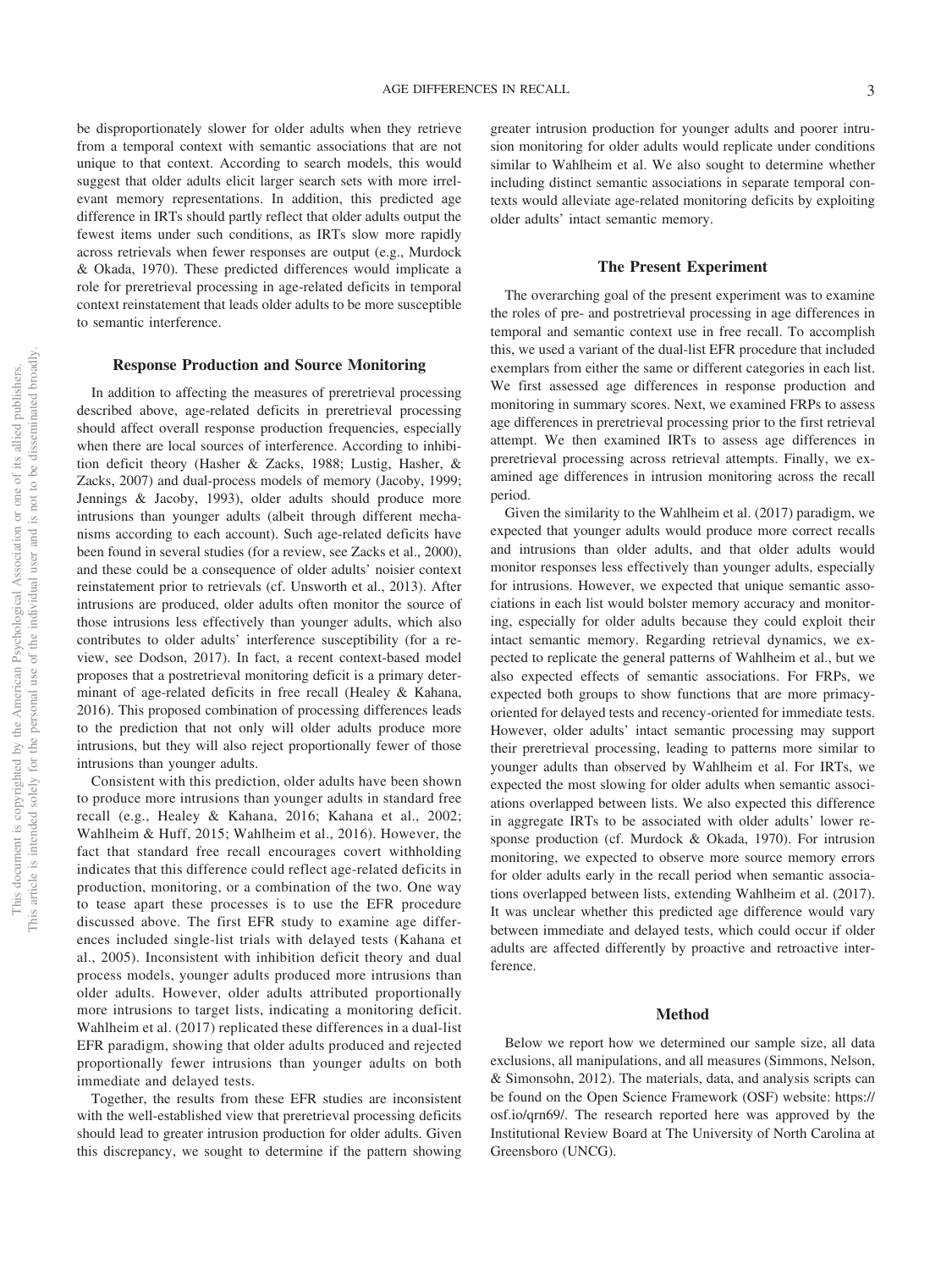#### **Participants**

We originally planned to test at least 36 participants per age group, which is equivalent to the largest sample of younger adults that the first author recruited in an earlier study examining adult age differences in dual-list free recall (Wahlheim et al., 2016; Experiment 2). However, given that more than 36 younger adults are often available during a semester, we decided to test as many as possible during that time and to stop at a number that was divisible by 12 (i.e., the number of experimental formats). We tested 60 younger adults in one semester and then matched that sample size for older adults. We conducted a power analysis to determine our ability to detect three-way interactions, which represented the largest number of factors that we included in our analyses. According to G\*Power [\(Faul, Erdfelder, Buchner, &](#page-14-0) [Lang, 2009\)](#page-14-0), our final sample size of 120 people was sufficient to detect a three-way interaction with a medium effect size.

The participants were 60 younger adults (39 women, 21 men), ages  $18-29$  ( $M = 19.42$ ,  $SD = 2.13$ ) from UNCG, and 60 older adults (42 women, 18 men), ages  $65-81$  ( $M = 70.10$ ,  $SD = 3.80$ ), from Greensboro and the surrounding areas. For their participation, younger adults received partial course credit, and older adults were paid \$10/hr. The experiment lasted approximately 1 hr. The average years of education were significantly greater for older adults ( $M = 16.68$ ,  $SD = 2.10$ ,  $range = 12-19$ ) than younger adults ( $M = 12.92$ ,  $SD = 1.37$ ; *range* 12–18),  $t(101) = 11.63$ ,  $p <$ .001. The average score on the Shipley Vocabulary Test (Shipley, 1986) was also greater for older adults  $(M = 34.89, SD = 2.97,$  $range = 28 - 40$ ) than younger adults ( $M = 27.52$ ,  $SD = 4.13$ ,  $range = 19-38$ ,  $t(107) = 11.22$ ,  $p < .001$ .

We assessed older adults' cognitive health by administering the Short Blessed Test (SBT; Katzman et al., 1983) over the phone during recruitment, and the Mini Mental State Exam (MMSE; Folstein, Folstein, & McHugh, 1975) in the lab after the experiment. Our criteria for including older adults in the final sample were: an error weighted score  $\leq$ 4 on the SBT, and a score  $\geq$ 25 on the MMSE. Two participants were replaced because they met the SBT criterion but scored 25 on the MMSE (i.e., we tested a total of 62 older adults and excluded two from analyses). Older adults also completed the Digit Symbol Substitution Task (DSST) taken the from the WAIS–R (Wechsler, 1981). [Table 1](#page-4-0) displays the older adults' cognitive ability scores. All older adults had a normal or corrected normal visual acuity score of 20/50 or better on the Snellen Eye Chart Test (Hetherington, 1954).

<span id="page-4-0"></span>Table 1 *Cognitive Performance Measures for Older Adults*

| Task                  | M     | SD    | Range     |
|-----------------------|-------|-------|-----------|
| SBT (weighted errors) | 0.47  | 0.92  | $0 - 4$   |
| MMSE (out of 30)      | 28.18 | 1.23  | $25 - 30$ |
| $D SST$ (in 90 s)     | 52.55 | 10.50 | $29 - 71$ |
| $D SST$ (out of 9)    | 6.23  | 2.29  | $1 - Q$   |

*Note*. SBT = Short Blessed Test (Katzman et al., 1983); MMSE = Mini Mental State Exam (Folstein, Folstein, & McHugh, 1975); DSST = Digit Symbol Substitution (Wechsler, 1981).

#### **Design**

The experiment used a 2 (Age: Younger vs. Older)  $\times$  2 (Recall: List 1 vs. List 2)  $\times$  2 (Category: Same vs. Different) mixed design. Age was treated as a between-subjects variable, and the Recall and Category variables were manipulated within subjects.

#### **Materials**

The materials were taken from the VanOverschelde, Rawson, and Dunlosky (2004) category norms. The stimulus set consisted of 20 words that were exemplars from 24 different categories (480 exemplars total). Words were  $2-12$  letters in length ( $M = 6.00$ ,  $SD = 2.00$ ) and had Hyperspace Analog to Language (HAL) log frequency (Lund & Burgess, 1996) counts of  $3.61-12.05$  ( $M =$  $8.39, SD = 1.63$ ). Note that HAL log frequency ratings were obtained from the English Lexicon Project database (Balota et al., 2007), which included most (93%) but not all of the words in the material set. The typicality ratings for exemplars within their respective categories according to VanOverschelde et al. (2004) ranged from  $1-34$  ( $M = 11.45$ ,  $SD = 6.71$ ). The complete material set is available on OSF [\(https://osf.io/qrn69/\)](https://osf.io/qrn69/).

The Category conditions were created by first dividing each set of 20 exemplars per category into two groups of 10 exemplars. Exemplars were then assigned to groups such that the average HAL log frequency and typicality rating for groups within each category were matched as closely as possible given the constraints of the material set. The counterbalancing of the assignment of categories to conditions was achieved in the following way. For the Same condition, each group of 10 exemplars within a category (e.g., Animals) was assigned to one of the study lists with a trial. For the Different condition, one group from one category (e.g., Fabrics) and one group from another category (e.g., Birds) were each assigned to a study list within a trial. Four sets of six categories (two in the Same condition; four in the Different condition) were randomly assigned to each of four trial blocks (one set per block). The assignment of category sets to blocks remained constant across experimental formats. In contrast, the assignment of categories to lists within Recall conditions was rotated such that each group of 10 exemplars within a category appeared equally often in each list in each Recall condition across participants. This arrangement produced 12 experimental formats.

#### **Procedure**

All participants were tested individually with an experimenter present. The experiment consisted of a series of study-test trials that each included two study lists and a recall test for one of those lists (for a schematic of the procedure, see Figure 1). Before the experiment began, participants were told that they would complete several trials of this sort. Participants first completed a short practice trial that included two 5-word study lists and a 30 s recall period where they were asked to recall from List 1. They were instructed to read words in the study lists aloud to study them for an upcoming test. They were also told that they would not know which of the two lists would be the target until after they completed the study phase, so they should study both lists equally well to maximize their recall performance. In addition, they were told that during recall they should attempt to recall words from the target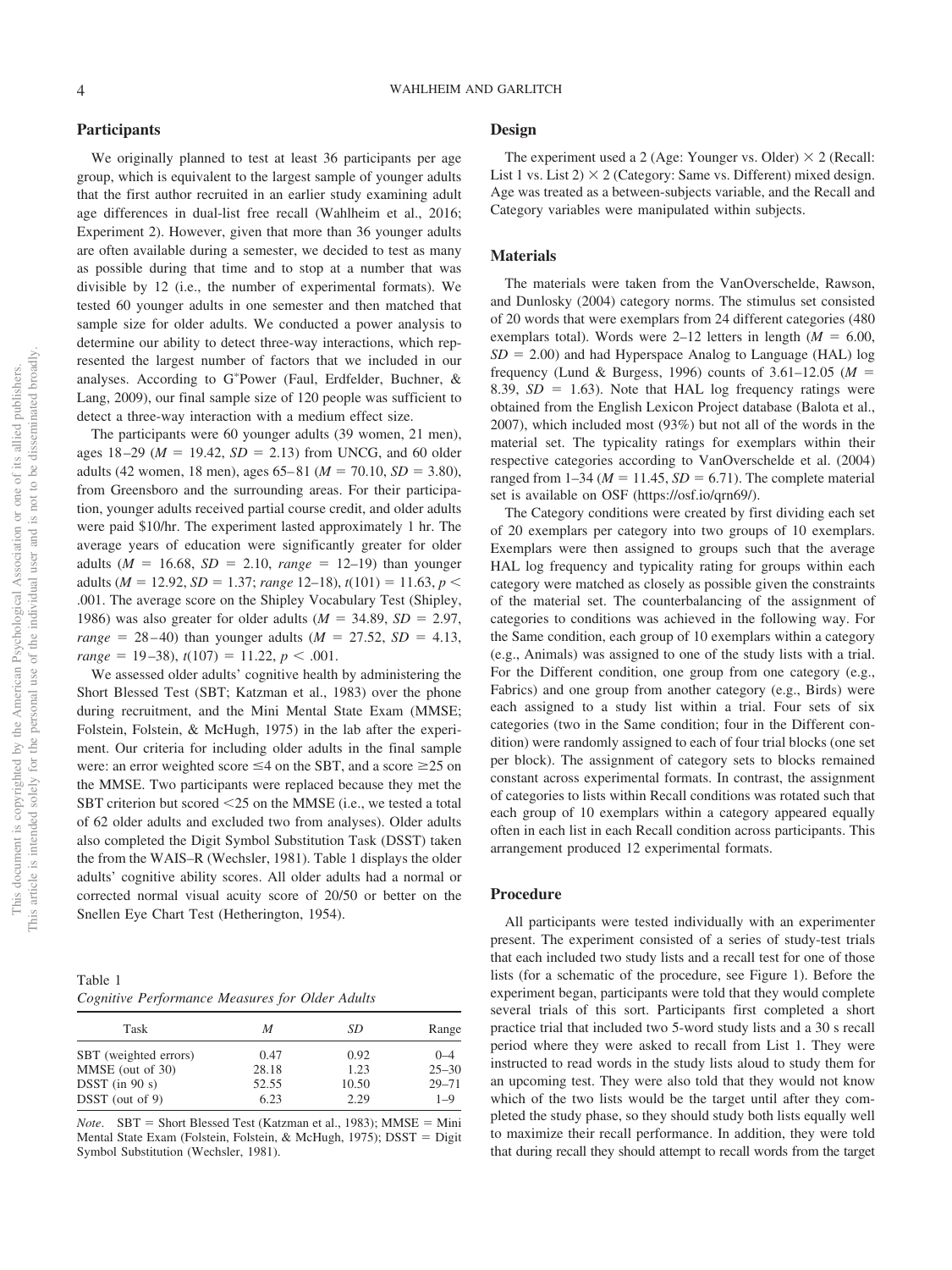

#### **Example Block of Free Recall Trials**

*Figure 1.* Schematic of the procedure for the free-recall task. Participants completed four blocks of four trials (16 total) that each included one trial from each combination of the category and recall conditions. Note that although the schematic above only includes four exemplars per list, the actual experiment included 10 exemplars per list.

list in any order and that they should type in any other words that came to mind while they did this. Finally, they were told that they would be able to indicate whether each response was from the target list (correct) or from another source (incorrect).

After completing the practice phase, participants started the actual experiment, which consisted of 16 study-test trials that each included two 10-word study lists and a 60 s recall period. The 16 trials comprised four trial blocks that each included one trial from each within-subjects condition. The presentation order for trials within each block was randomized in order to minimize the extent to which participants could predict the associations among exemplars in each list and which list would be the target on the recall test.

In every study phase, the prompts "List 1" and "List 2" appeared individually on the screen for 3 s before each respective study list appeared. Each study item appeared individually for 3 s followed by a 500 ms ISI. After both study lists had appeared, participants were prompted to recall from one of the lists. Either the prompt "Recall from List 1" or "Recall from List 2" appeared for 1.5 s before the recall period began. During the recall period, participants typed their responses onto the screen. After participants pressed "Enter" to submit a response, a prompt appeared indicating which keys to press to classify the response. Participants indicated target list responses by pressing the "1" key, and responses from other sources by pressing the "2" key. After each recall period ended, participants pressed the spacebar to begin the subsequent trial.

After completing the experiment, all participants completed the Shipley vocabulary test (Shipley, 1986). Older adults then completed both the DSST and the MMSE in that order.

#### **Results**

All statistical tests were performed using R software (R Development Core Team, 2008). The data were fitted with linear and logistic mixed effects models from the lme4 package in R (Bates, Mächler, Bolker, & Walker, 2015). The models included experimental factors as fixed effects and subjects and trials as random effects. Hypothesis tests were performed with the Anova function from the car package (Fox & Weisberg, 2011), and post hoc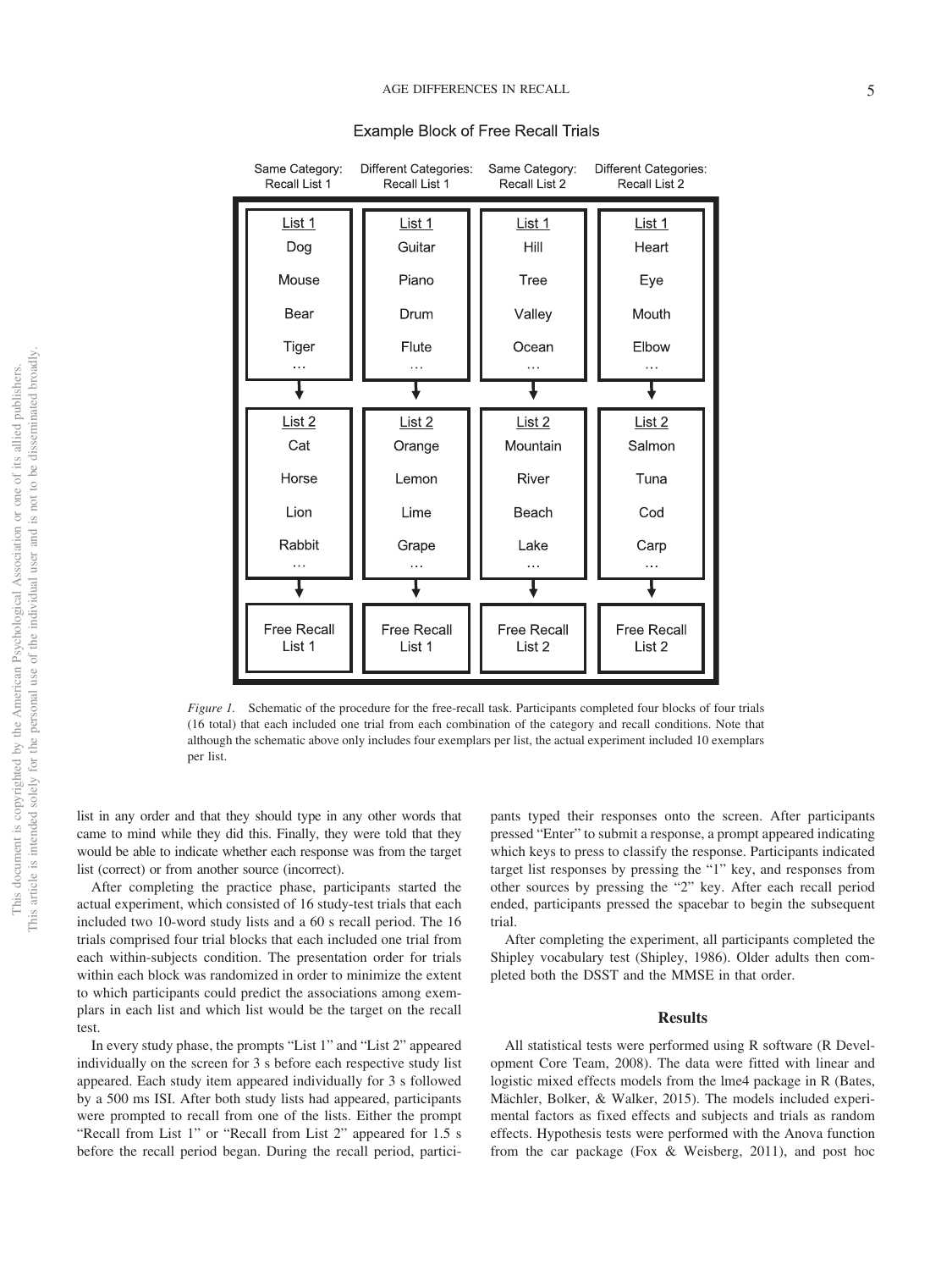comparisons were performed using Tukey method from the emmeans package (Lenth, 2018). The level for significance was set at  $\alpha = .05$ .

#### **Overview of Analysis Plan**

The analyses below are organized in the following way. We first compute summary scores for response frequencies and accuracy classifications to assess overall age differences in response production and monitoring. We then decompose summary scores to examine FRPs, IRTs, and output monitoring profiles to examine the contributions of pre- and postretrieval processing to summary scores differences. For IRTs, we first compute functions aggregated across participants. To foreshadow, age differences in IRTs were largest when participants recalled from List 1 and semantic associations overlapped between lists (i.e., List 1-Same condition). We further examine age differences in this most sensitive cell by computing IRT functions for select response frequencies. For output monitoring profiles, we focused primarily on intratrial intrusions because intrusion monitoring differences have direct implications for computational models of age differences in free recall (e.g., Healey & Kahana, 2016). These profiles characterize

monitoring dynamics throughout recall by including both response production and accuracy classification frequencies across output positions. Because both age groups correctly rejected nearly every intrusion when lists included exemplars from separate categories (the Different conditions), we compute output monitoring profiles only for intrusions in the Same conditions. We provide more detailed rationales below.

#### **Overall Recall and Accuracy Classifications**

We first examined age differences in production and monitoring separately for correct recalls and intratrial intrusions. To do this, we fitted three separate Age  $\times$  Recall  $\times$  Category models to each response type. First, we assessed the accessibility of responses by fitting a model to the total number of responses output (Figure 2, total height of bars). Next, we assessed the number of responses that participants would presumably output on a standard free recall test by fitting a model to the total number of responses classified as correct (Figure 2, darker colored bars). Finally, we assessed monitoring accuracy by fitting a model to the proportion of accurately classified responses, calculated by dividing the number of correct recalls classified as correct by the number produced, and



*Figure 2.* Mean frequencies of correct recall (left panels), intratrial intrusions (middle panels), and other errors (right panels) per trial in each combination of the category and recall conditions for younger and older adults. The total possible number of responses for correct recall and intratrial intrusions is 10. Overall response production is displayed as the total height of each bar (including both the dark-colored and light-colored bars). Responses classified as "correct" are displayed as dark-colored bars, and responses classified as "incorrect" are displayed as light-colored bars. The legend labels for accuracy classifications indicated whether participants responded "correct" or "incorrect." "Correct" accuracy classifications were accurate when participants produced correct recalls and inaccurate when they produced intratrial intrusions or other errors. In contrast, "incorrect" accuracy classifications were accurate when participants produced intratrial intrusions or other errors and inaccurate when participants produced correct recalls. Error bars showing bootstrap 95% confidence intervals are displayed for each type of accuracy classification. See the online article for the color version of this figure.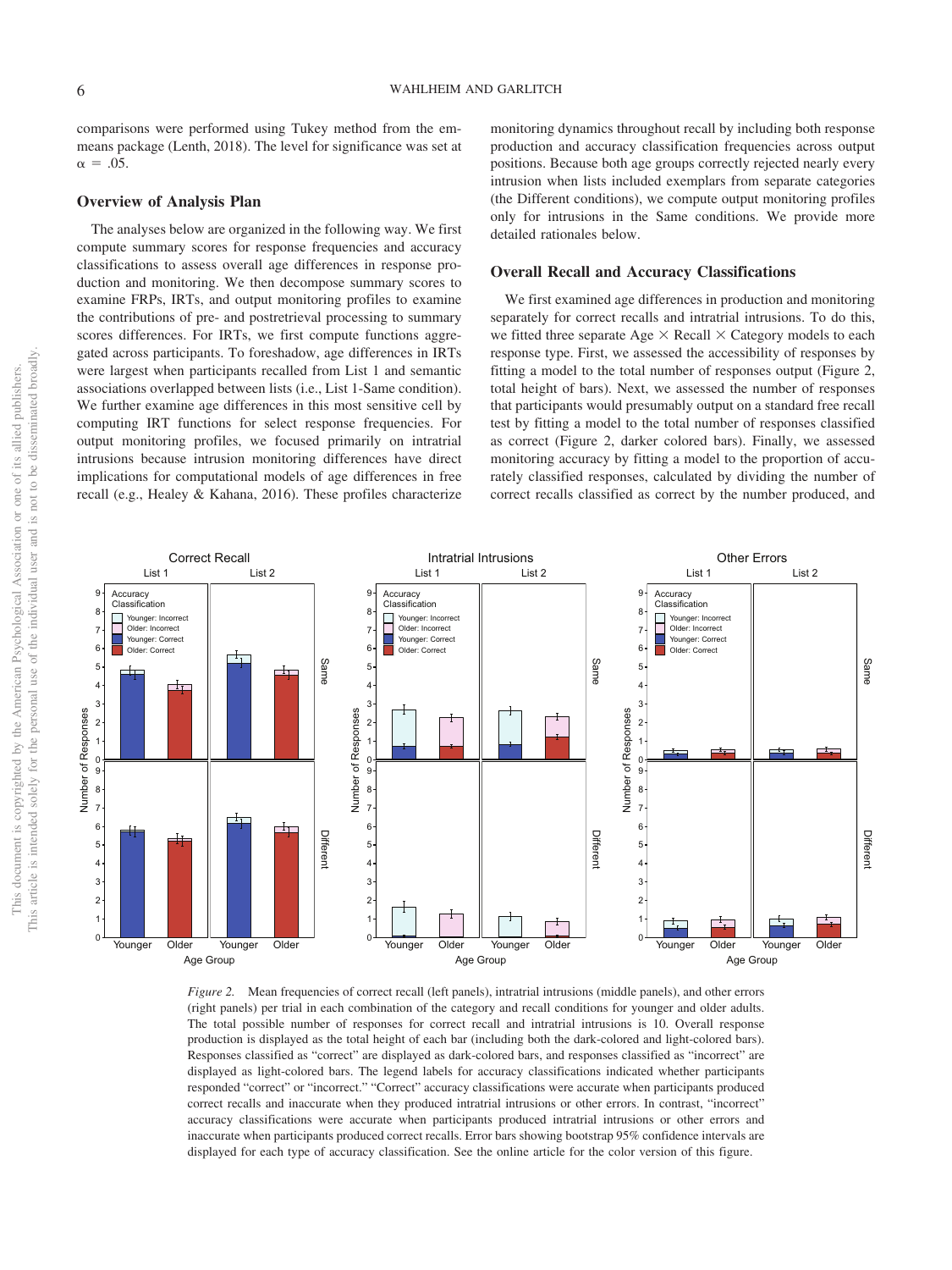dividing the number of intrusions classified as incorrect by the number produced. We assumed that higher estimates of accurate classifications indicated better monitoring accuracy. Note that "Correct" accuracy classifications were accurate when participants produced correct recalls and inaccurate when they produced intratrial intrusions or other errors. In contrast, "Incorrect" accuracy classifications were accurate when participants produced intratrial intrusions or other errors and inaccurate when participants produced correct recalls. Note also that we did not model the other error responses collapsed across prior-trial intrusions, extraexperiment intrusions, and repetitions of responses output earlier in the same recall period (Figure 2, right panel) because we were primarily interested in production and monitoring processes for within-trial events.

Figure 2 (left panel) displays the mean number of correct recalls produced per trial. We examined correct recall production by fitting a model to all correct recalls produced. The model indicated significant effects of Age,  $\chi^2(1) = 12.19$ ,  $p < .001$ , Recall,  $\chi^2(1) = 118.79$ ,  $p < .001$ , and Category,  $\chi^2(1) = 237.37$ ,  $p <$ .001, and a significant Age  $\times$  Category interaction,  $\chi^2(1) = 4.95$ ,  $p = .03$ . No other effects were significant, *largest*  $\chi^2(1) = 1.04$ ,  $p = .31$ . The main effects showed that correct recall production was greater in: younger than older adults, the List 2 than List 1 condition, and the Different than Same condition. Further, the interaction showed that correct recall production was significantly greater for younger than older adults in the Same condition,  $t(155) = 4.06, p < .001$ , but was not significantly different between age groups in the Different condition,  $t(155) = 2.47$ ,  $p =$ .07. This interaction shows that older adults experienced more interference when both lists shared semantic associations.

Next, we examined the number of correct recalls classified as correct by fitting a model to those responses (Figure 2, left panel, darker bars). The model indicated significant effects of Age,  $\chi^2(1) = 8.70$ ,  $p = .003$ , Recall,  $\chi^2(1) = 63.32$ ,  $p < .001$ , and Category,  $\chi^2(1) = 254.87$ ,  $p < .001$ . No other effects were significant, *largest*  $\chi^2(1) = 3.39$ ,  $p = .07$ . These effects were mostly consistent with the results above in showing more correct recalls classified as such by younger than older adults, in the List 2 than List 1 condition, and in the Different than Same condition. However, the lack of a significant Age  $\times$  Category interaction, which contrasted with that observed in overall response production, indicated an age difference in monitoring.

To characterize the age difference in monitoring, we modeled the proportion of correct recalls classified as correct. The model indicated significant effects of Recall,  $\chi^2(1) = 16.42$ ,  $p < .001$ , Category,  $\chi^2(1) = 28.39$ ,  $p < .001$ , and the following significant interactions: Age  $\times$  Recall,  $\chi^2(1) = 4.18$ ,  $p = .04$ , and Recall  $\times$ Category,  $\chi^2(1) = 5.05$ ,  $p = .02$ . No other effects were significant, *largest*  $\chi^2(1) = 3.39$ ,  $p = .07$ . These effects showed that monitoring accuracy was significantly greater in the List 1 than List 2 condition for younger adults,  $t(1763) = 4.32$ ,  $p < .001$ , but not older adults,  $t(1744) = 1.44$ ,  $p = .48$ . Monitoring accuracy was also significantly greater when recalling from List 1 compared to List 2 in the Different condition,  $t(1756) = 4.44$ ,  $p < .001$ , but did not differ in the Same condition,  $t(1738) = 1.29$ ,  $p = .57$ . These result show that younger adults remembered the source of remote memories better than more recent memories, whereas older adults showed comparable remembering of the source of both remote and recent memories, and that source memory was better when lists included distinct semantic associations.

Figure 2 (middle panel) displays the mean number of intratrial intrusions produced per trial. We examined intratrial intrusion production by fitting a model to all intrusions produced. The model indicated significant effects of Recall,  $\chi^2(1) = 15.76$ ,  $p < .001$ , and Category,  $\chi^2(1) = 418.89$ ,  $p < .001$ , that were qualified by a significant Recall  $\times$  Category interaction,  $\chi^2(1) = 12.82$ ,  $p <$ .001. No other effects were significant, *largest*  $\chi^2(1) = 2.25$ ,  $p =$ .13. These effects showed that significantly more intrusions were produced in the List 1 than List 2 condition in the Different condition,  $t(1785) = 5.33$ ,  $p < .001$ , but did not differ between Recall conditions in the Same condition,  $t(1787) = 0.27$ ,  $p = .99$ . These results suggest that distinct semantic associations led to fewer intrusions from a remote source.

Next, we examined the number of intratrial intrusions classified as correct by fitting an Age  $\times$  Recall model to those responses (Figure 2, middle panel, darker bars). Here, we only analyzed data from the Same condition because participants rarely classified intratrial intrusions as correct in the Different condition. The model indicated significant effects of Age,  $\chi^2(1) = 4.52$ ,  $p = .03$ , and Recall,  $\chi^2(1) = 26.08$ ,  $p < .001$ , that were qualified by a significant Age  $\times$  Recall interaction,  $\chi^2(1) = 12.04$ ,  $p < .001$ . The interaction showed that significantly more intratrial intrusions were inaccurately classified as being from the correct list by older than younger adults in the List 2 condition,  $t(230) = 3.66$ ,  $p =$ .001, but not in the List 1 condition,  $t(230) = .09$ ,  $p = 1.00$ , indicating poorer intrusion monitoring for older than younger adults under conditions of proactive interference.

Finally, we examined intratrial intrusion monitoring accuracy in the Same condition by fitting an Age  $\times$  Recall model to the proportion of responses classified as incorrect. The model indicated significant effects of Age,  $\chi^2(1) = 4.88$ ,  $p = .03$ , and Recall,  $\chi^2(1) = 16.40, p < .001$ , that were qualified by a significant Age  $\times$  Recall interaction,  $\chi^2(1) = 9.10$ ,  $p = .003$ . These results showed that younger adults correctly rejected a significantly greater proportion of intrusions than older adults in the List 2 condition,  $t(164) = 3.22$ ,  $p = .009$ , but not in the List 1 condition,  $t(172) = 0.72$ ,  $p = .89$ . Together with the previous analyses, these results confirm that older adults exhibited a monitoring deficit that rendered them more susceptible to proactive interference from semantic associations than younger adults.

The summary scores for correct recall and intratrial intrusions were generally consistent with our predictions. Replicating Wahlheim et al. (2017), younger adults produced more correct recalls and monitored those responses more effectively than older adults. In contrast to Wahlheim et al., intrusion production did not differ between age groups, which may have resulted from the inclusion of semantic associations in each list. However, older adults still did not produce more intrusions than younger adults, which contrasts with predictions from extant accounts of age-related memory deficits (e.g., Hasher & Zacks, 1988; Jacoby, 1999). In addition, when unique semantic associations appeared in each list, both age groups showed higher memory accuracy and better monitoring. This indicated that both groups could leverage intact semantic processing to improve recall accuracy. However, when semantic associations overlapped between lists, older adults were more susceptible to semantic interference when its effects were proactive, as revealed by their increased intrusion monitoring errors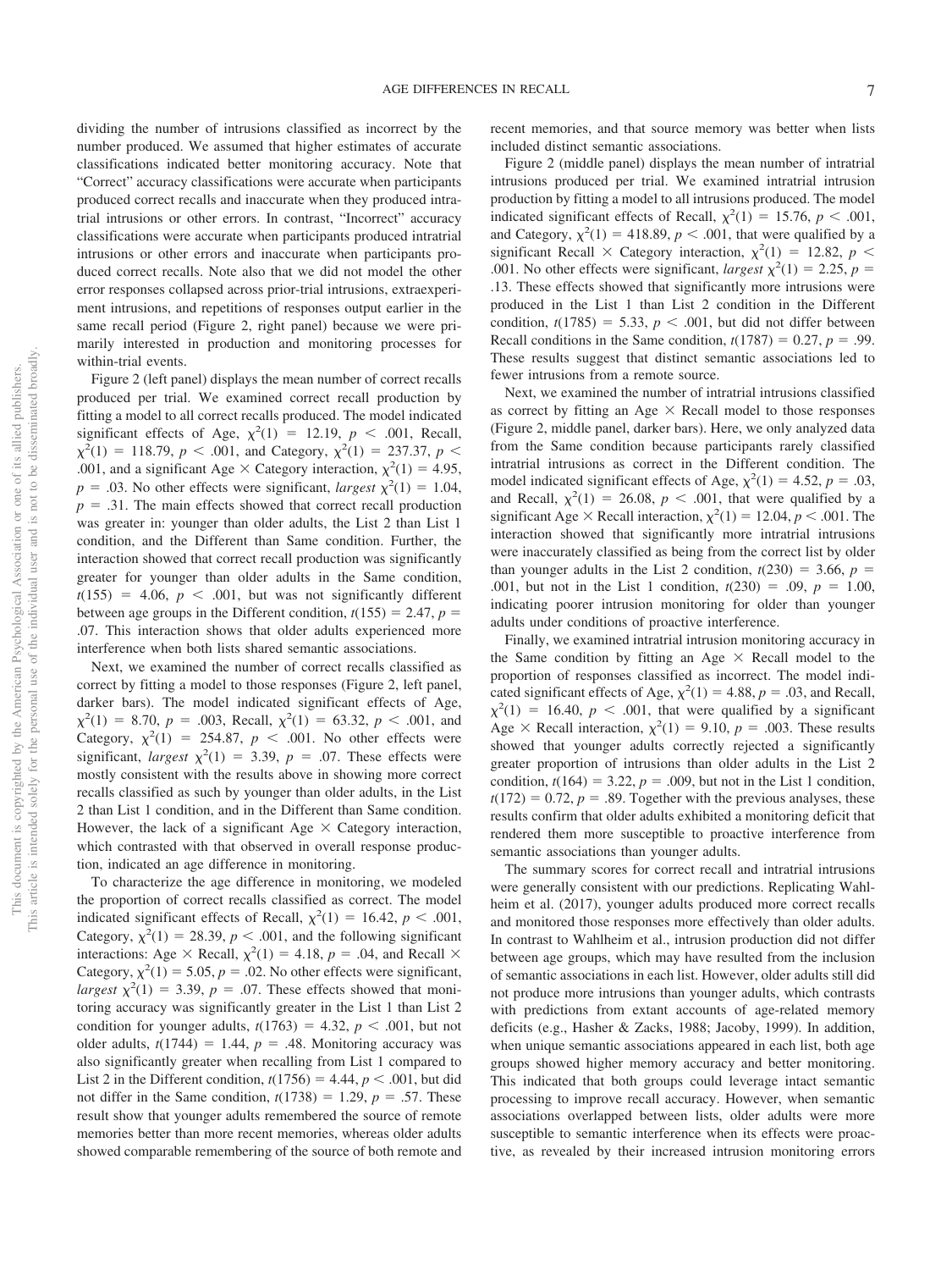when recalling from List 2. In what follows, we examine the contributions of pre- and postretrieval processing to these effects by decomposing summary scores as described in the Introduction.

#### **First Recall Probabilities**

We first assessed age differences in preretrieval processing prior to first retrievals by examining FRPs in each Recall condition (see Figure 3). FRPs were computed as the mean number of correct recalls produced on the first retrieval attempt per trial at each input position. We fitted separate Age  $\times$  Category  $\times$  Position models to the aggregate FRP data in each Recall condition to independently examine functions for immediate and delayed tests. The model for the List 1 condition (delayed test) indicated a significant effect of Position,  $\chi^2(9) = 517.65$ ,  $p < .001$ , showing that recall was initiated primarily from the first input position. No other effects were significant, *largest*  $\chi^2(9) = 9.91$ ,  $p = .36$ . The model for the List 2 condition (immediate test) indicated a significant effect of Position,  $\chi^2(9) = 1128.37$ ,  $p < .001$ , showing that List 2 functions were characterized by larger recency than primacy effects. In addition, a significant Age  $\times$  Position interaction,  $\chi^2(9) = 34.22$ ,  $p < .001$ , showed that primacy effects were larger for younger than older adults, whereas recency effects were larger for older than younger adults. Finally, a significant Category  $\times$  Position interaction,  $\chi^2(9) = 39.83$ ,  $p < .001$ , showed that primacy effects were larger in the Different than Same condition, whereas recency effects were larger in the Same than Different condition. No other effects were significant, *largest*  $\chi^2(9) = 9.05$ ,  $p = .43$ .

Consistent with our predictions, immediate and delayed tests were characterized by recency- and primacy-oriented functions, respectively. One theoretically important finding was that both age groups showed comparable primacy-oriented functions in the List 1 condition. This did not replicate Wahlheim et al. (2017), as older adults were more likely to report recency items from List 2 on first retrieval attempts than younger adults in that study. The present results suggest that the provision of semantic associations within lists supported older adults' preretrieval processing when reinstating a remote temporal context. Moreover, these results are somewhat consistent with context-based models (e.g., Healey & Kahana, 2016; Kahana et al., 2002), which propose that both age groups can reinstate context similarly at the outset of delayed recall tests. Another theoretically important finding was that older adults showed more pronounced recency effects and less pronounced primacy effects than younger adults in the List 2 condition, which replicated Wahlheim et al. These results are consistent with the working memory model (Unsworth & Engle, 2007), which proposes that people with lower working memory capacity, presumably older adults, should initiate retrieval from later recency positions. Finally, we did not predict that both age groups would show larger List 2 primacy effects for Different than Same categories, but this could indicate an effect of



*Figure 3.* First-recall probability functions displaying the mean frequencies of correct recall in the first output position as a function of input position in each combination of category and recall conditions for younger and older adults. The maximum recall probability is 1.0. Error bars are bootstrap 95% confidence intervals.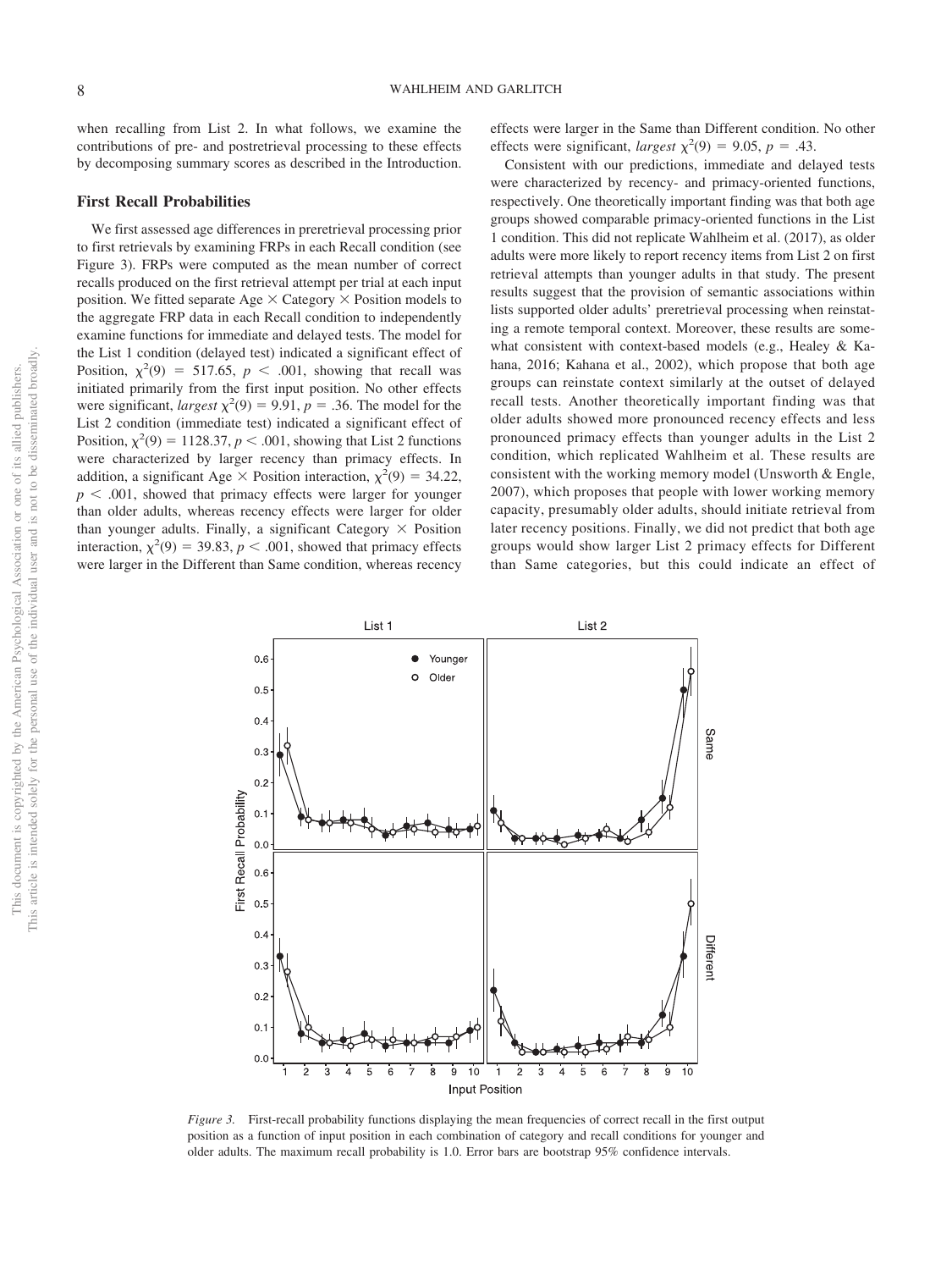conceptual change between lists on attention to List 2 primacy items.

#### **Interresponse Times**

We examined age differences in preretrieval processing on retrievals subsequent to the first attempt by computing IRTs. We measured IRTs as the time between the offset of the button press to indicate whether a response was correct or incorrect and the onset of the first key press when entering a subsequent response. We chose this interval to minimize the contribution of the decision time involved in making source monitoring judgments to response latencies. We first examined aggregate IRTs for older and younger adults in each experimental condition. To simplify these comparisons, we only included the first four IRTs in the analyses (see Figure 4). This approach of truncating IRT functions was inspired by earlier work comparing IRTs for higher- and lower-working memory capacity younger adults (e.g., Unsworth & Engle, 2007).

We examined the effects of age and semantic associations on aggregate IRTs by fitting separate Age  $\times$  Category  $\times$  Interval models to each recall condition. The model for the List 1 condition indicated significant effects of Age,  $\chi^2(1) = 16.92$ ,  $p < .001$ , Category,  $\chi^2(1) = 80.29$ ,  $p < .001$ , and Interval,  $\chi^2(3) = 237.46$ ,  $p < .001$ , and a significant Age  $\times$  Category interaction,  $\chi^2(1) =$ 7.64,  $p = .006$ . No other effects were significant, largest  $\chi^2(3) =$ 5.30,  $p = 0.15$ . The main effects showed that on average IRTs were slower for older than younger adults, were slower in the same than

different condition, and increased across output position intervals. The significant interaction showed that the difference in IRTs between older and younger adults was greater in the Same than Different condition. The model for the List 2 condition indicated significant effects of Age,  $\chi^2(1) = 28.76$ ,  $p < .001$ , Category,  $\chi^2(1) = 18.55, p < .001$ , and Interval,  $\chi^2(3) = 296.37, p < .001$ . No other effects were significant, *largest*  $\chi^2(3) = 3.76$ ,  $p = .29$ . Consistent with the List 1 condition results, average IRTs were slower for older than younger adults, were slower in the Same than Different condition, and increased across output position intervals.

One potential explanation for these overall age differences in aggregate IRTs is that an age-related deficit in processing speed (e.g., Salthouse, 1996) led older adults to transition between responses more slowly on all trials. An account of this sort may also assume that older adults' greater susceptibility to semantic interference further slowed their search among competing representations for those trial types. However, we know that older and younger adults show comparable IRT functions when recall transitions occur within categories (e.g., Wingfield et al., 1998), and that IRT functions are steeper when fewer responses are output (Murdock & Okada, 1970). Consequently, an alternative explanation is that when controlling for the number of responses output, the patterns underlying aggregate IRTs may be similar for both age groups, but because older adults produce fewer responses on more trials, they also produce steeper IRT functions on more trials than younger adults. We evaluated these potential explanations by



*Figure 4.* Mean interresponse times (IRTs) in each category and recall condition aggregated over response frequency for younger and older adults. Error bars are bootstrap 95% confidence intervals.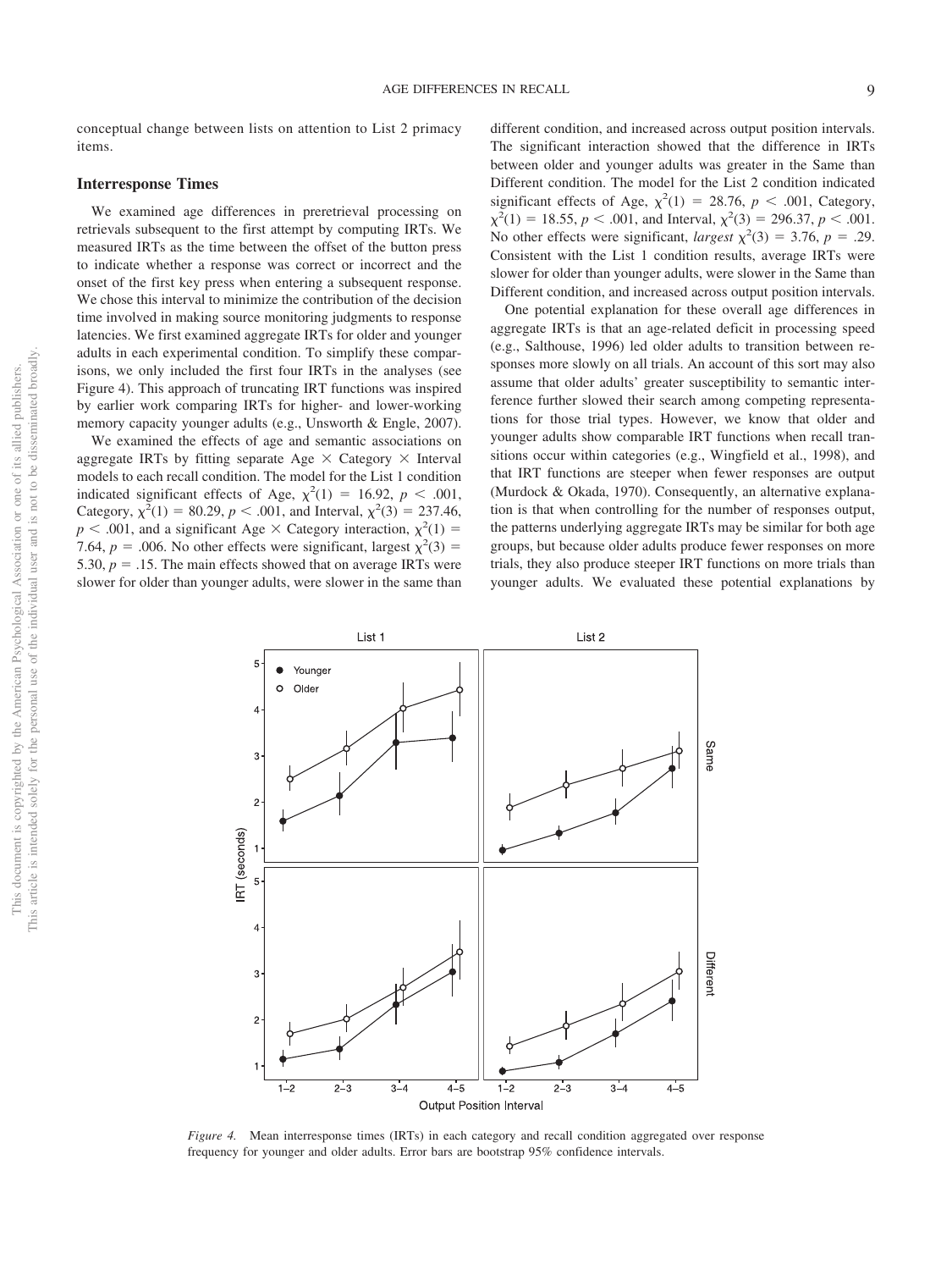decomposing aggregate IRTs into functions binned by response frequency.

To simplify the presentation of results, we only report trial-level IRT functions in the condition that produced the most robust age difference in aggregate IRTs for a range of response frequencies that each provided a reasonable number of observations. Specifically, we computed IRT functions for both age groups in the List 1-Same condition for response frequencies (bins) 5–10. The trial and participant frequency data appearing in the upper portion in each panel of [Figure 5](#page-10-0) shows clearly that older adults contributed more observations than younger adults to smaller bins, and this pattern eventually reversed for larger bins. [Figure 5](#page-10-0) also shows that functions became shallower as bin size increased, replicating earlier findings (e.g., Murdock & Okada, 1970). We compared the shapes of IRT functions for older and younger adults in each bin by fitting separate models including Age and Interval as factors. All models indicated a significant effect Interval, *smallest*  $\chi^2(3)$  = 43.76,  $p < .001$ , showing that IRTs slowed across subsequent retrieval attempts. All models also indicated no significant effect of Age, *largest*  $\chi^2(1) = 1.57$ ,  $p = .21$ . The models for bins 5, 9, and 10 indicated no significant Age  $\times$  Interval interaction, *largest*  $\chi^2(3) = 10.37, p = .24$ ; whereas the models for bins 6–8 indicated significant Age  $\times$  Interval interactions, *smallest*  $\chi^2(4) = 17.73$ ,  $p = .001$ , indicating slightly steeper functions for younger than older adults with the age differences occurring at the last interval.

The results from the aggregate IRT analyses show that older adults were slower to transition between responses during the recall period. Consistent with our predictions, this age-related difference was greatest when semantic associations overlapped between lists (the Same condition) and participants were tasked with reinstating a remote temporal context (the List 1 condition). Taken with the findings from the trial-level IRTs, these results indicate that older adults' disproportionately slower aggregate IRTs in the List 1-Same condition resulted from the combination of their lower response production than younger adults and IRTs being steeper when fewer responses were produced. According to search models, this disproportionate slowing suggests that semantic interference led to larger search sets on more trials for older adults, resulting from their noisier context reinstatement (e.g., Unsworth et al., 2013; Unsworth & Engle, 2007). We believe that this finding, coupled with the earlier finding that older adults also produced fewer correct recalls in the List 1-Same condition, suggests that older adults were the most impaired in preretrieval processing in this condition, which was associated with rapidly accelerated slowing across subsequent IRTs.

#### **Output Profiles**

In the final analyses, we examined age differences in the production and perceived accuracy of intratrial intrusion errors across the recall period. This approach follows the Wahlheim et al. (2017) study, which showed that older adults' production of intratrial intrusions peaked at earlier output positions, and that older adults rejected proportionally fewer of those intrusions than younger adults. This combination of results was likely the consequence of age-related deficits in preretrieval processing to reinstate context prior to early retrieval attempts and postretrieval processing to evaluate the retrieved context associated with intrusions. Here, we examined whether this pattern would replicate when semantic associations appeared in both lists by computing intrusion output profiles in the Same condition. Note that we did not compute profiles for the Different condition because both age groups showed near perfect monitoring.

Figure 6 displays the frequencies for intratrial intrusions production (top panels) and monitoring errors (bottom panels). We examined age differences on these measures separately for each Recall condition using 2 (Age)  $\times$  12 (Position) models. The models for intrusion production indicated no significant effects of Age, *largest*  $\chi^2(1) = 1.35$ ,  $p = .25$ , significant effects of Position, *smallest*  $\chi^2(11) = 344.29$ ,  $p < .001$ , and significant Age  $\times$ Position interactions, *smallest*  $\chi^2(11) = 59.82$ ,  $p < .001$ , showing that intrusion production peaked earlier in the recall period for older than younger adults. The models for intrusion monitoring errors both indicated significant effects of Position, *smallest*  $\chi^2(11)$  = 101.72, *p* < .001, and significant Age × Position interactions, *smallest*  $\chi^2(11) = 27.84$ ,  $p = .003$ , showing that intrusion monitoring errors also peaked earlier for older than younger adults. In addition, the model for List 1 indicated no significant effect of Age,  $\chi^2(1) = 0.15$ ,  $p = .70$ , whereas the model for List 2 indicated a significant effect of Age,  $\chi^2(1) = 11.61$ ,  $p <$ .001. These results showed that older adults' monitoring deficit in early positions was greater in the List 2 condition.

These results extend on Wahlheim et al. by showing that agerelated deficits in pre- and postretrieval processing led to greater



<span id="page-10-0"></span>*Figure 5.* Mean interresponse times (IRTs) in the List 1–Same condition for younger and older adults within response frequency bins. The total number of trials (out of 240) and the number of unique participants contributing to each bin are displayed in the top of each panel. Error bars are bootstrap 95% confidence intervals.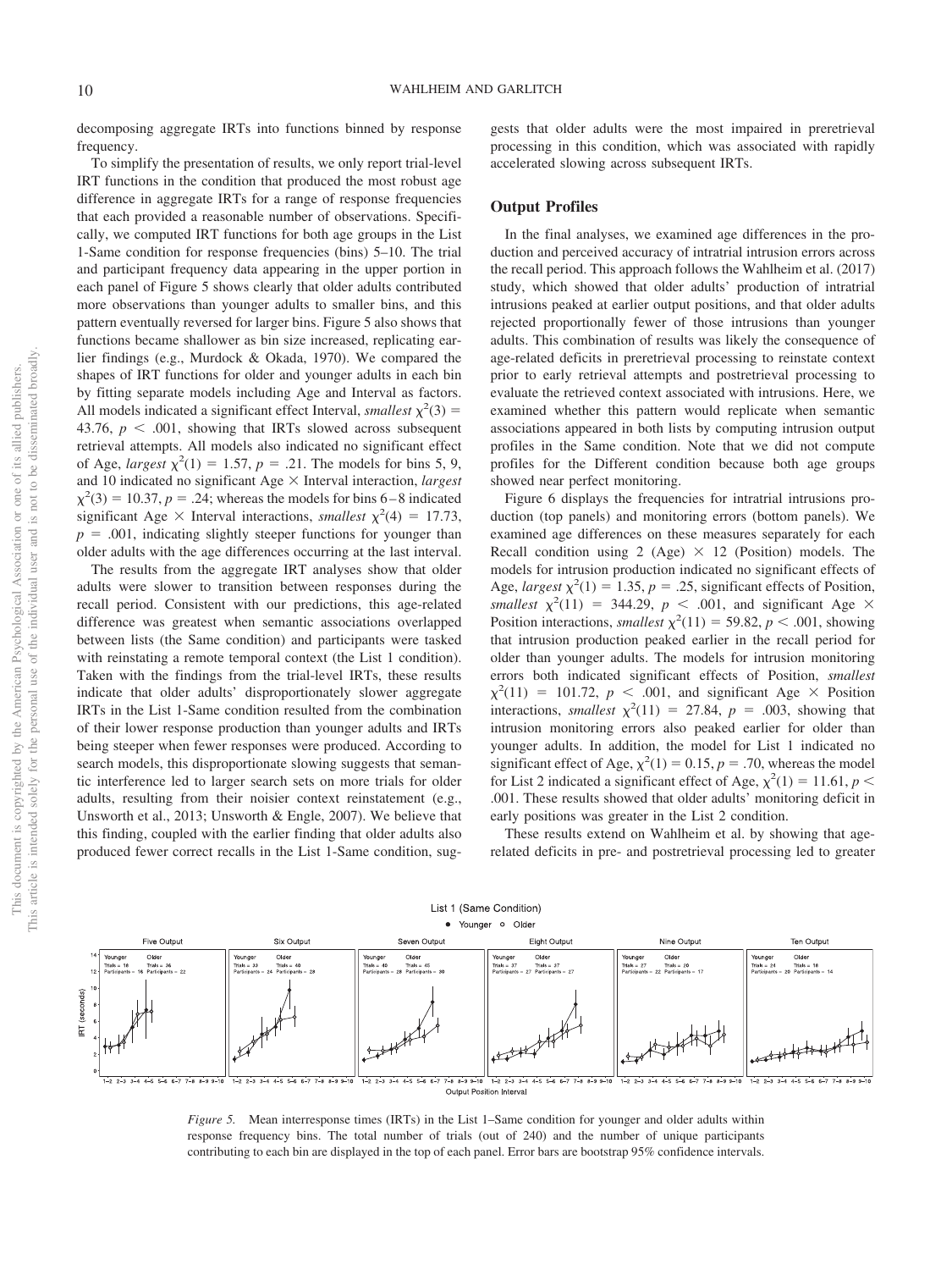

*Figure 6.* Mean output frequencies of intratrial intrusions produced (top panels) and classified as correct (bottom panels) in each Recall condition for younger and older adults in the Same condition as a function of output position (up to position 12). The maximum output probability is 1.0. Error bars are bootstrap 95% confidence intervals.

semantic interference that was especially prevalent when its effects were proactive. We interpreted older adults' earlier intrusion output as suggesting that their impaired preretrieval processing led to an earlier accrual of poorer-quality context representations that more rapidly impaired their reinstatement of temporal context across subsequent retrievals. This idea is based on the assumption of retrieved-context models that the quality of retrieved context is autocorrelated across retrievals, such that the quality of context retrieved on one attempt determines the efficacy of context reinstatement on the next retrieval attempt and so on (e.g., Healey & Kahana, 2016). Further, older adults' monitoring deficit for early intrusions in the List 1-Same condition may have reflected their reduced reliance on recollected context as a basis for intrusion rejection (e.g., Dodson, Bawa, & Krueger, 2007). We based this on the possibility that early intrusions of semantic associates have characteristics, such as high retrieval fluency, that lead older adults to more often mistake them for correct recalls.

#### **Discussion**

The present experiment examined the roles of pre- and postretrieval processing in adult age differences in semantic and temporal context use in dual-list free recall. Younger adults produced more correct recalls and comparable intratrial intrusions compared to older adults, but older adults showed poorer intrusion monitoring when semantic associations created proactive interference. For recall initiation, both groups showed primacy-oriented functions on a delayed test and recency-oriented functions on an immediate test. Both groups showed comparable functions on delayed tests, whereas older adults showed larger recency and smaller primacy effects than younger adults on immediate tests. Aggregate latencies between retrieval attempts (IRTs) were longer for older adults, especially for delayed tests when study lists included overlapping semantic associations. Trial-level of analyses of those IRTs revealed comparable functions for both age groups when response frequencies were equated. IRT functions were steeper when fewer responses were produced, and older adults more frequently produced fewer responses. Intrusion production peaked earlier during recall for older adults, and older adults rejected proportionally fewer intrusions when semantic associations overlapped across lists. Collectively, these results suggest that older adults' susceptibility to proactive interference from semantic associations reflected deficits in pre- and postretrieval processes. In what follows, we consider how the retrieval dynamics reported here relate to prior findings and inform theory.

#### **First Recall Probabilities**

We examined age differences in the use of preretrieval processing to initiate first retrieval attempts by comparing FRPs between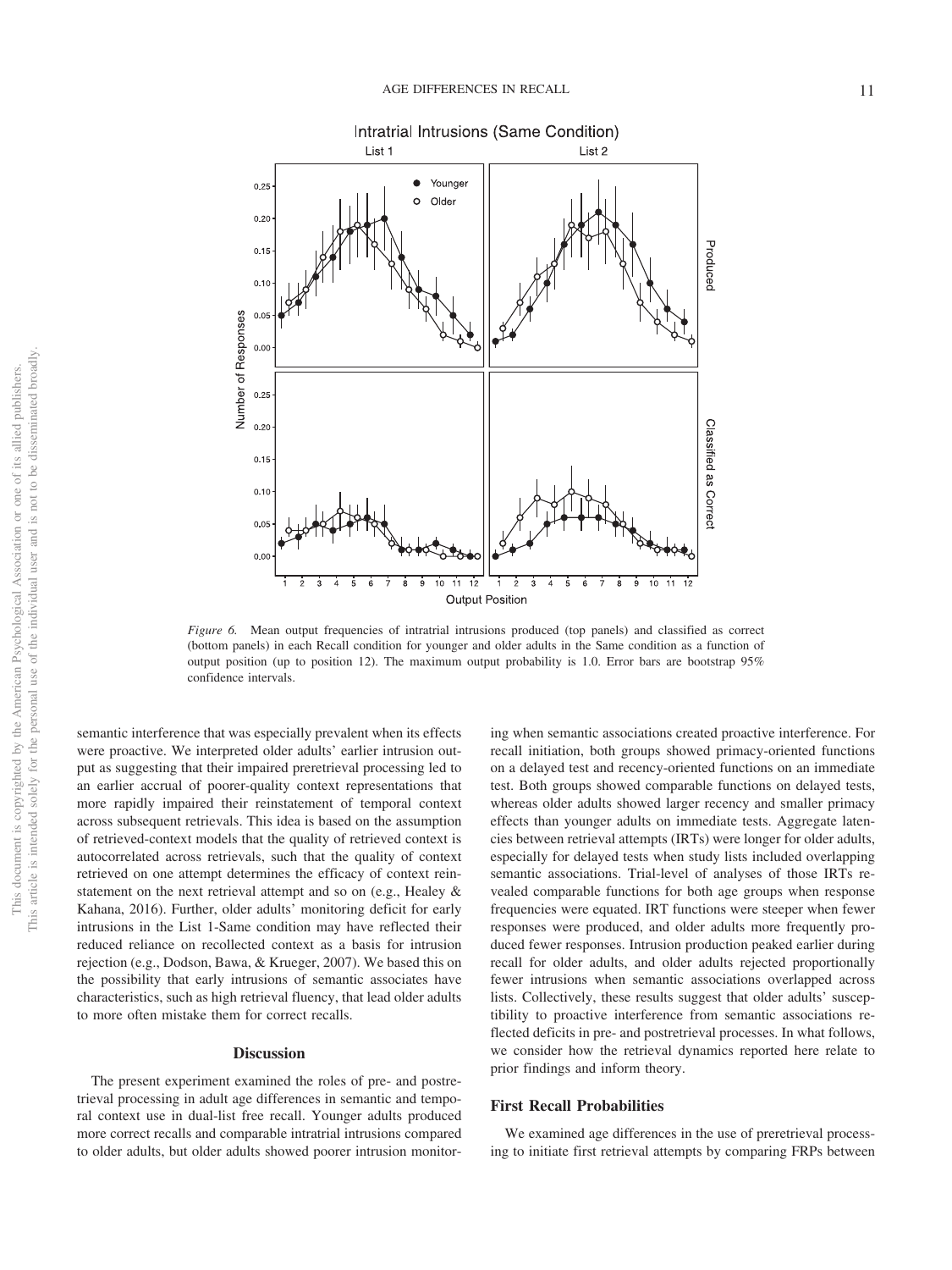groups. The results from the List 1 condition replicated results showing age-invariant primacy effects in delayed free recall (Golomb et al., 2008; Kahana et al., 2002), and suggest that both age groups were able to reinstate List 1 context similarly on the first retrieval attempt. This finding is inconsistent with the prediction that age differences in cognitive control should lead to differences in recall initiation from a remote temporal context (cf. Lehman & Malmberg, 2013). This finding is also inconsistent with the results from Wahlheim et al. (2017) showing that older adults were more likely to initiate recall from List 2 recency positions when recalling from List 1 in an EFR procedure. Finally, this finding is inconsistent with the view that older adults have impaired preretrieval processing (for a review, see Morcom, 2016). The comparable FRPs between age groups here could indicate that older adults were able to use semantic associations to bolster their recall initiation.

In contrast to FRPs in the List 1 condition, the patterns of FRPs in the List 2 condition replicated Wahlheim et al. (2017). Older adults produced larger recency effects than younger adults on an immediate test. This finding is inconsistent with studies showing age invariance in retrieval initiation patterns in immediate free recall (e.g., Healey & Kahana, 2016; Kahana et al., 2002), and is more consistent with the view that people with better control abilities, in this case younger adults, should distribute their retrieval initiation more broadly across input positions when retrieving from an immediately preceding temporal context (Unsworth & Engle, 2007). Finally, the finding showing greater primacy for both age groups when lists included different categories suggests that conceptual changes increased the accessibility of the first item in List 2. This effect is reminiscent of studies showing that category changes alleviate proactive interference (e.g., Wickens, 1970) and may reflect an increase in attention to the first items that followed such changes.

These comparisons of recall initiation also have implications for context-based models of age differences in free recall. According to the temporal context framework (Howard & Kahana, 1999; Kahana et al., 2002; Murdock, 1997), FRPs should be comparable for younger and older adults because context changes at the same rate during study. Consistent with this assumption, the age invariance in FRPs for List 1 recall suggests that temporal context changed at the same rate during List 1 study for both age groups. However, the smaller recency effects in FRPs for younger than older adults in the List 2 condition suggest that context changed more slowly during encoding for younger adults. This finding is inconsistent with the predictions of early context-based models that predict slower context change for older than younger adults (see Balota, Duchek, & Paullin, 1989). To further understand the role of context change in these differences, one could fit a recent context-based computational model (context maintenance and retrieval 2 [CMR2]; Healey & Kahana, 2016) to these data to see if the model performs well when the context drift parameter varies freely during List 2 study.

#### **Interresponse Times**

We examined age differences in the use of preretrieval processing to initiate subsequent retrievals after the first attempt by computing IRTs. Aggregate IRT functions showed that, on average, older adults transitioned more slowly between retrievals than younger adults. This slowing was also disproportionately greater on delayed tests when lists included overlapping semantic associations. According to a working memory model (Unsworth & Engle, 2007), these results suggest that older adults experienced more semantic interference during memory search. Presumably, this age difference reflected impaired preretrieval processing that was less effective at constraining search sets to target lists. This view is consistent with other perspectives on age-related episodic memory deficits that posit a critical role for preretrieval processing (for a review, see Morcom, 2016). However, as we described above, the interpretation of aggregate IRTs requires further refinement because IRT functions vary systematically with the number of responses output on any given trial (Murdock & Okada, 1970).

To more precisely characterize the observed age differences in aggregate IRTs, we examined IRTs separately within select response bins for the List 1-Same condition. Replicating earlier findings, IRTs slowed more rapidly when fewer responses were output (Murdock & Okada, 1970). Importantly, when response frequency was equated, both age groups showed comparable IRT functions in most bins with the only consistent difference being that younger adults showed more slowing in the last output position interval than older adults. This finding of comparable IRT functions for younger and older adults when recalling exemplars from a category is consistent with earlier work showing ageinvariant in IRTs when recalling within category clusters (Wingfield et al., 1998). Collectively, these findings show that older adults' greater slowing when semantic associations overlapped between lists primarily reflected that they produced the fewest responses for those trials. These results suggest that future studies should examine factors that lead to older adults' diminished response production to further understand the role of preretrieval processing in age-related memory deficits. Context-based models may provide guidance for such an endeavor by accounting for factors that lead to age differences in IRTs that are associated with differences in response production frequencies at the time of recall termination (for a similar suggestion, see Miller, Weidemann, & Kahana, 2012).

#### **Output Production and Monitoring**

Finally, we used an EFR procedure to characterize the downstream consequences of age differences in preretrieval processing for response production and to examine age differences in the use of postretrieval processing to monitor those responses. The present findings generally replicated earlier EFR studies showing that younger adults produced more correct recalls than older adults (Kahana et al., 2005; Wahlheim et al., 2017). However, intratrial intrusion production did not differ between age groups, even though the trends in the Same condition indicated numerically more intrusions for younger adults. This finding of comparable intrusion production suggests that older adults leveraged their intact processing of semantic associations to produce exemplars from nontarget lists. In addition, the present monitoring results replicated findings showing that older adults endorsed proportionally more intrusions as correct (Kahana et al., 2005; Wahlheim et al., 2017). However, this age difference was only significant in the List 2 condition, suggesting that older adults were more susceptible to monitoring errors when semantic interference had proactive effects. This may have reflected older adults' being more likely to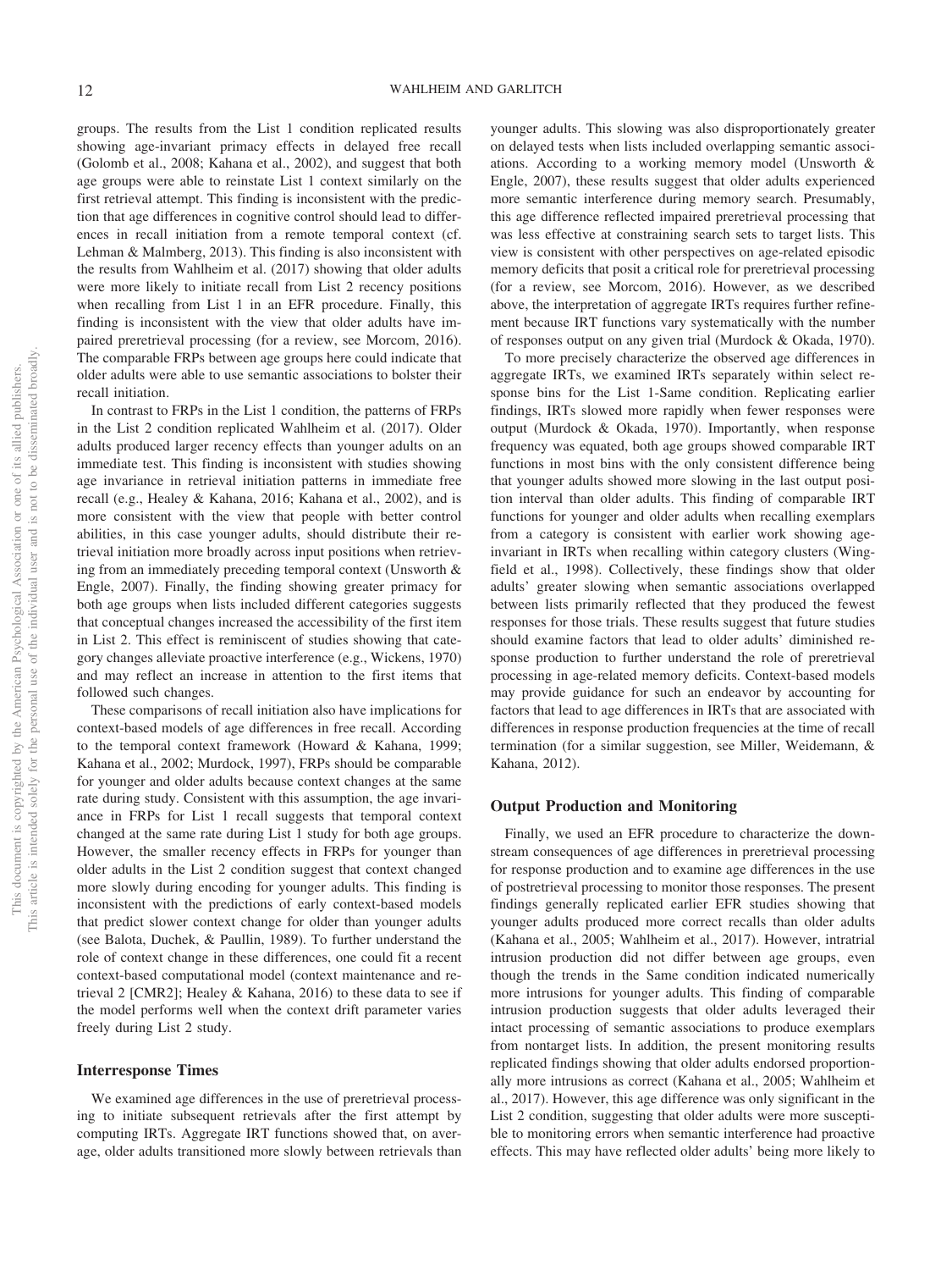endorse recalls on the basis of nonrecollective information (e.g., Dodson et al., 2007). Finally, both age groups produced fewer intratrial intrusions in the Different than Same condition, presumably due to weaker activation of nontarget categories following successful retrieval from target categories in the Different condition. Both groups also showed near-perfect intrusion monitoring in the Different condition, which presumably reflected older adults' preserved use of semantic associations as a basis for rejecting intrusions.

One potential concern with our interpretation of the age differences in monitoring observed in the List 2 condition is that older adults may have misunderstood the response mapping for those judgments for the first several retrieval attempts. Specifically, older adults may have initially thought that by pressing the "1" key, they were accurately indicating the source of their intrusions (List 1). By this account, this mis-mapping should lead to symmetrical monitoring errors when older adults produced correct responses in the List 2 condition, as they would press the "2" key to indicate the source of correct recalls (List 2), which actually indicated incorrect responses. Contrary to this prediction, both age groups showed highly accurate correct recall monitoring across all output positions in all conditions (see Figure S1). Also contrary to this account, both age groups correctly rejected nearly every intratrial intrusion in the List 2 condition when study lists included different categories. Finally, evidence against this account was shown by Wahlheim et al. (2017) as older adults also rejected proportionally fewer List 2 intrusions when recalling from List 1 than younger adults. This collection of evidence against the mismapping account suggests that although mapping errors could have added noise to the current point estimates, such errors could not fully explain the observed monitoring differences.

More generally, the patterns of production and monitoring observed here have implications for memory models. Search models assume that participants self-generate retrieval cues and monitor retrieved context to evaluate the source of those memories (e.g., Raaijmakers & Shiffrin, 1980, 1981; Shiffrin, 1970). To the extent that cues include features from a target source, they should elicit more memories from target than nontarget contexts, and the retrieved context associated with those memories should better facilitate monitoring. From the perspective of search models, the present results suggest that when only temporal context was diagnostic of list membership (i.e., the Same condition), older adults activated fewer representations from target lists. These results also suggest that the context retrieved by older adults in the Same condition was less diagnostic of source information when intrusions were from a remote source. Further, when semantic associations appeared in distinct temporal contexts (i.e., the Different condition), younger adults activated more target-list memories than older adults, but semantic associations provided comparably diagnostic bases for monitoring decisions for both age groups.

Although search models can reasonably account for the age differences observed here, they cannot explain why both age groups produced comparable intratrial intrusions (cf. Kahana et al., 2005; Wahlheim et al., 2017). This pattern is also inconsistent with prominent theories of cognitive aging. For example, inhibitory deficit theory (Hasher & Zacks, 1988; Lustig et al., 2007) posits that older adults' episodic memory deficits reflect a diminished ability to suppress irrelevant information when retrieving from a specific source. Similarly, dual process theory (e.g., Jennings &

Jacoby, 1993; Jacoby, 1999) posits that such deficits partly reflect impaired used of controlled retrieval to constrain access to a source. Both of these views predict that older adults should produce more intratrial intrusions than younger adults, which is inconsistent with the present results. This may suggest that older adults' episodic memory deficit uniformly affects response accessibility in dual-list free recall. However, given that production peaks later for intrusions than correct recalls, EFR procedures may not have provided sufficient time for older adults to finish production. We will eventually investigate this using a self-terminating EFR procedure (cf. Dougherty & Harbison, 2007).

The present findings also test assumptions of CMR2 (Healey & Kahana, 2016). CMR2 assumes that older adults have impaired intrusion monitoring because they set a lower editing threshold than younger adults (also see, Kahana et al., 2005). This could explain why older adults showed impaired intrusion monitoring when semantic context was not diagnostic of list origin. However, this proposed difference in editing thresholds cannot explain the lack of age differences in intrusion monitoring observed in several other conditions. CMR2 also assumes that older adults have a noisier evidence accumulation process that leads them to produce more intrusions than younger adults. However, this prediction is inconsistent with the finding that both age groups produced comparable intratrial intrusions. Based on this latter result, it would be worthwhile to model older and younger adult data from an experiment using an EFR procedure that allows self-termination of recall. Moreover, these discrepancies between model predictions and empirical findings suggest that one challenge for CMR2 descendants will be to explain the interaction of semantic and temporal associations in the production and monitoring of intrusions.

#### **Concluding Remarks**

In the present study, we demonstrated that pre- and postretrieval processing contributed to age-related differences in the use of temporal and semantic associations in dual-list free recall. The findings reported here suggest that semantic associations can support such processes and improve recall for older adults when associations appear in distinct temporal contexts. However, semantic associations can also create less favorable retrieval conditions for older adults when associations overlap across temporal contexts. The present study provides a substantive contribution to the cognitive aging literature by characterizing age differences in the retrieval dynamics associated with the interaction of semantic and temporal context use in free recall. These findings have implications for theories of cognitive aging and could serve to inspire the evolution of a recently proposed computational model of age differences in free recall.

#### **References**

- Balota, D. A., Dolan, P. O., & Duchek, J. M. (2000). Memory changes in healthy young and older adults. In E. Tulving & F. Craik (Eds.), *Oxford* handbook of memory (pp. 395–410). Oxford, UK: Oxford University Press.
- Balota, D. A., Duchek, J. M., & Paullin, R. (1989). Age-related differences in the impact of spacing, lag, and retention interval. *Psychology and Aging, 4,* 3–9.<http://dx.doi.org/10.1037/0882-7974.4.1.3>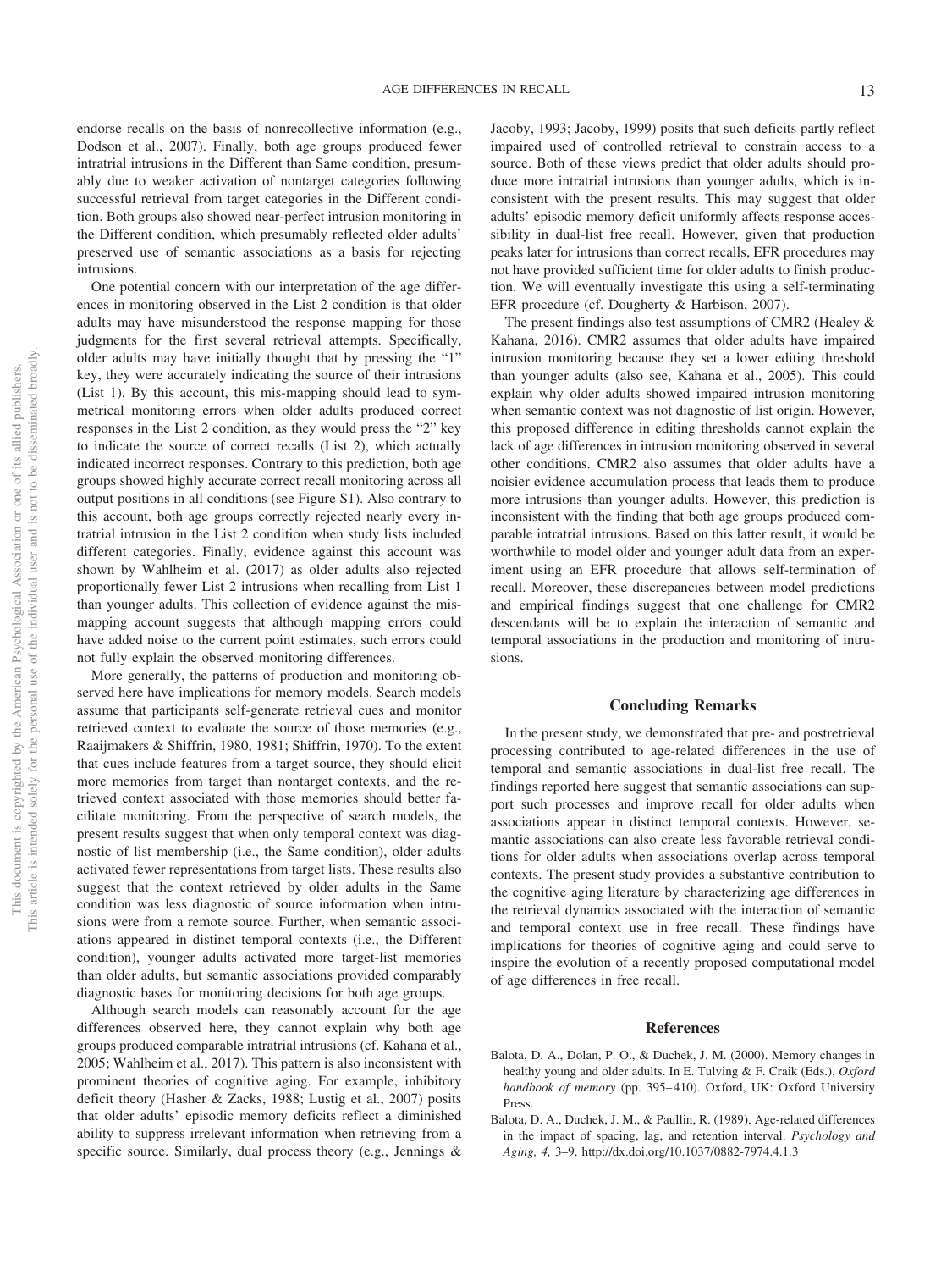- Balota, D. A., Yap, M. J., Cortese, M. J., Hutchison, K. A., Kessler, B., Loftis, B.,... Treiman, R. (2007). The English lexicon project. *Behavior Research Methods, 39,* 445– 459.<http://dx.doi.org/10.3758/BF03193014>
- Bates, D., Mächler, M., Bolker, B., & Walker, S. (2015). Fitting linear mixed-effects models using lme4. *Journal of Statistical Software, 67,*  $1 - 48.$
- Bousfield, W. A., & Rosner, S. R. (1970). Free vs. uninhibited recall. *Psychonomic Science, 20,* 75–76. [http://dx.doi.org/10.3758/BF03](http://dx.doi.org/10.3758/BF03335608) [335608](http://dx.doi.org/10.3758/BF03335608)
- Braver, T. S., & West, R. (2008). Working memory, executive control, and aging. In F. I. Craik & T. Salthouse (Eds.), *The handbook of aging and cognition* (3rd ed., pp. 311–372). New York, NY: Psychology Press.
- Burke, D. M., & Light, L. L. (1981). Memory and aging: The role of retrieval processes. *Psychological Bulletin, 90,* 513–514. [http://dx.doi](http://dx.doi.org/10.1037/0033-2909.90.3.513) [.org/10.1037/0033-2909.90.3.513](http://dx.doi.org/10.1037/0033-2909.90.3.513)
- Craik, F. I. M. (1986). A functional account of age differences in memory. In F. Klix & H. Hagendorf (Eds.), *Human memory and cognitive capabilities, mechanisms and performance* (pp. 409 – 422). Amsterdam, the Netherlands: North-Holland.
- Dodson, C. S. (2017). Aging and memory. In J. H. Byrne (Ed.), *Learning* and memory: A comprehensive reference (pp. 403–421). Amsterdam, the Netherlands: Elsevier. [http://dx.doi.org/10.1016/B978-0-12-809324-](http://dx.doi.org/10.1016/B978-0-12-809324-5.21053-5) [5.21053-5](http://dx.doi.org/10.1016/B978-0-12-809324-5.21053-5)
- Dodson, C. S., Bawa, S., & Krueger, L. E. (2007). Aging, metamemory,and high-confidence errors: A misrecollection account. *Psychology and Aging, 22,* 122–133.<http://dx.doi.org/10.1037/0882-7974.22.1.122>
- Dougherty, M., & Harbison, J. (2007). Motivated to retrieve: How often are you willing to go back to the well when the well is dry? *Journal of Experimental Psychology: Learning, Memory, and Cognition, 33,* 1108 – 1117.<http://dx.doi.org/10.1037/0278-7393.33.6.1108>
- <span id="page-14-0"></span>Faul, F., Erdfelder, E., Buchner, A., & Lang, A.-G. (2009). Statistical power analyses using G\*Power 3.1: Tests for correlation and regression analyses. *Behavior Research Methods, 41,* 1149 –1160. [http://dx.doi.org/](http://dx.doi.org/10.3758/BRM.41.4.1149) [10.3758/BRM.41.4.1149](http://dx.doi.org/10.3758/BRM.41.4.1149)
- Folstein, M. F., Folstein, S. E., & McHugh, P. R. (1975). "Mini-mental state": A practical method for grading the cognitive state of patients for the clinician. *Journal of Psychiatric Research, 12,* 189 –198. [http://dx](http://dx.doi.org/10.1016/0022-3956%2875%2990026-6) [.doi.org/10.1016/0022-3956\(75\)90026-6](http://dx.doi.org/10.1016/0022-3956%2875%2990026-6)
- Fox, J., & Weisberg, S. (2011). *An {R} companion to applied regression* (2nd ed.). Thousand Oaks, CA: SAGE. Available at [http://socserv](http://socserv.socsci.mcmaster.ca/jfox/Books/Companion) [.socsci.mcmaster.ca/jfox/Books/Companion](http://socserv.socsci.mcmaster.ca/jfox/Books/Companion)
- Goldsmith, M. (2016). Metacognitive quality-control processes in memory retrieval and reporting. In J. Dunlosky & S. K. Tauber (Eds.), *The Oxford handbook of metamemory* (pp. 357–385). New York, NY: Oxford University Press.
- Golomb, J. D., Peelle, J. E., Addis, K. M., Kahana, M. J., & Wingfield, A. (2008). Effects of adult aging on utilization of temporal and semantic associations during free and serial recall. *Memory & Cognition, 36,* 947–956.<http://dx.doi.org/10.3758/MC.36.5.947>
- Hasher, L., & Zacks, R. T. (1988). Working memory, comprehension, and aging: A review and a new view. In G. H. Bower (Ed.), *The psychology of learning and motivation* (Vol. 22, pp. 193–225). New York, NY: Academic Press.
- Healey, M. K., & Kahana, M. J. (2016). A four-component model of age-related memory change. *Psychological Review, 123,* 23– 69. [http://](http://dx.doi.org/10.1037/rev0000015) [dx.doi.org/10.1037/rev0000015](http://dx.doi.org/10.1037/rev0000015)
- Hetherington, R. (1954). The Snellen chart as a test of visual acuity. *Psychologische Forschung, 24,* 349 –357. [http://dx.doi.org/10.1007/](http://dx.doi.org/10.1007/BF00422033) [BF00422033](http://dx.doi.org/10.1007/BF00422033)
- Hogan, R. M. (1975). Interitem encoding and directed search in free recall. *Memory & Cognition, 3,* 197–209. [http://dx.doi.org/10.3758/](http://dx.doi.org/10.3758/BF03212898) [BF03212898](http://dx.doi.org/10.3758/BF03212898)
- Howard, M. W., & Kahana, M. J. (1999). Contextual variability and serial position effects in free recall. *Journal of Experimental Psychology:*

*Learning, Memory, and Cognition, 25,* 923–941. [http://dx.doi.org/10](http://dx.doi.org/10.1037/0278-7393.25.4.923) [.1037/0278-7393.25.4.923](http://dx.doi.org/10.1037/0278-7393.25.4.923)

- Jacoby, L. L. (1999). Ironic effects of repetition: Measuring age-related differences in memory. *Journal of Experimental Psychology: Learning, Memory, and Cognition, 25,* 3–22. [http://dx.doi.org/10.1037/0278-7393](http://dx.doi.org/10.1037/0278-7393.25.1.3) [.25.1.3](http://dx.doi.org/10.1037/0278-7393.25.1.3)
- Jacoby, L. L., Shimizu, Y., Velanova, K., & Rhodes, M. G. (2005). Age differences in depth of retrieval: Memory for foils. *Journal of Memory and Language, 52,* 493–504. [http://dx.doi.org/10.1016/j.jml.2005.01](http://dx.doi.org/10.1016/j.jml.2005.01.007) [.007](http://dx.doi.org/10.1016/j.jml.2005.01.007)
- Jennings, J. M., & Jacoby, L. L. (1993). Automatic versus intentional uses of memory: Aging, attention, and control. *Psychology and Aging, 8,* 283–293.<http://dx.doi.org/10.1037/0882-7974.8.2.283>
- Kahana, M. J., Dolan, E. D., Sauder, C. L., & Wingfield, A. (2005). Intrusions in episodic recall: Age differences in editing of overt responses. *The Journals of Gerontology Series B: Psychological Sciences and Social Sciences, 60,* 92–97. [http://dx.doi.org/10.1093/geronb/60.2](http://dx.doi.org/10.1093/geronb/60.2.P92) [.P92](http://dx.doi.org/10.1093/geronb/60.2.P92)
- Kahana, M. J., Howard, M. W., Zaromb, F., & Wingfield, A. (2002). Age dissociates recency and lag recency effects in free recall. *Journal of Experimental Psychology: Learning, Memory, and Cognition, 28,* 530 – 540.<http://dx.doi.org/10.1037/0278-7393.28.3.530>
- Katzman, R., Brown, T., Fuld, P., Peck, A., Schechter, R., & Schimmel, H. (1983). Validation of a short orientation-memory-concentration test of cognitive impairment. *The American Journal of Psychiatry, 140,* 734 – 739.<http://dx.doi.org/10.1176/ajp.140.6.734>
- Laming, D. (1999). Testing the idea of distinct storage mechanisms in memory. *International Journal of Psychology, 34,* 419 – 426. [http://dx](http://dx.doi.org/10.1080/002075999399774) [.doi.org/10.1080/002075999399774](http://dx.doi.org/10.1080/002075999399774)
- Lehman, M., & Malmberg, K. J. (2013). A buffer model of memory encoding and temporal correlations in retrieval. *Psychological Review, 120,* 155–189.<http://dx.doi.org/10.1037/a0030851>
- Lenth, R. (2018). emmeans: Estimated marginal means, aka leastsquares means. R package (Version 1.2.3) [Computer software]. [https://CRAN](https://CRAN.R-project.org/package=emmeans) [.R-project.org/package](https://CRAN.R-project.org/package=emmeans)=emmeans
- Lund, K., & Burgess, C. (1996). Producing high-dimensional semantic spaces from lexical co-occurrence. *Behavior Research Methods, Instruments, & Computers, 28,* 203–208. [http://dx.doi.org/10.3758/](http://dx.doi.org/10.3758/BF03204766) [BF03204766](http://dx.doi.org/10.3758/BF03204766)
- Lustig, C., Hasher, L., & Zacks, R. T. (2007). Inhibitory deficit theory: Recent developments in a "new view." *Inhibition in Cognition, 17,* 145–162.<http://dx.doi.org/10.1037/11587-008>
- Miller, J. F., Weidemann, C. T., & Kahana, M. J. (2012). Recall termination in free recall. *Memory & Cognition, 40,* 540 –550. [http://dx.doi.org/](http://dx.doi.org/10.3758/s13421-011-0178-9) [10.3758/s13421-011-0178-9](http://dx.doi.org/10.3758/s13421-011-0178-9)
- Morcom, A. M. (2016). Mind over memory: Cuing the aging brain. *Current Directions in Psychological Science, 25,* 143–150. [http://dx.doi](http://dx.doi.org/10.1177/0963721416645536) [.org/10.1177/0963721416645536](http://dx.doi.org/10.1177/0963721416645536)
- Murdock, B. B. (1997). Context and mediators in a theory of distributed associative memory (TODAM2). *Psychological Review, 104,* 839 – 862. <http://dx.doi.org/10.1037/0033-295X.104.4.839>
- Murdock, B. B., & Okada, R. (1970). Interresponse times in single-trial free recall. *Journal of Experimental Psychology, 86,* 263–267. [http://dx](http://dx.doi.org/10.1037/h0029993) [.doi.org/10.1037/h0029993](http://dx.doi.org/10.1037/h0029993)
- Norman, K. A., & Schacter, D. L. (1997). False recognition in younger and older adults: Exploring the characteristics of illusory memories. *Memory & Cognition, 25,* 838 – 848.<http://dx.doi.org/10.3758/BF03211328>
- Raaijmakers, J. G. W., & Shiffrin, R. M. (1980). SAM: A theory of probabilistic search of associative memory. In G. Bower (Ed.), *The psychology of learning and motivation* (Vol. 14, pp. 207–262). New York, NY: Academic Press.
- Raaijmakers, J. G. W., & Shiffrin, R. M. (1981). Search of associative memory. *Psychological Review, 88,* 93–134. [http://dx.doi.org/10.1037/](http://dx.doi.org/10.1037/0033-295X.88.2.93) [0033-295X.88.2.93](http://dx.doi.org/10.1037/0033-295X.88.2.93)